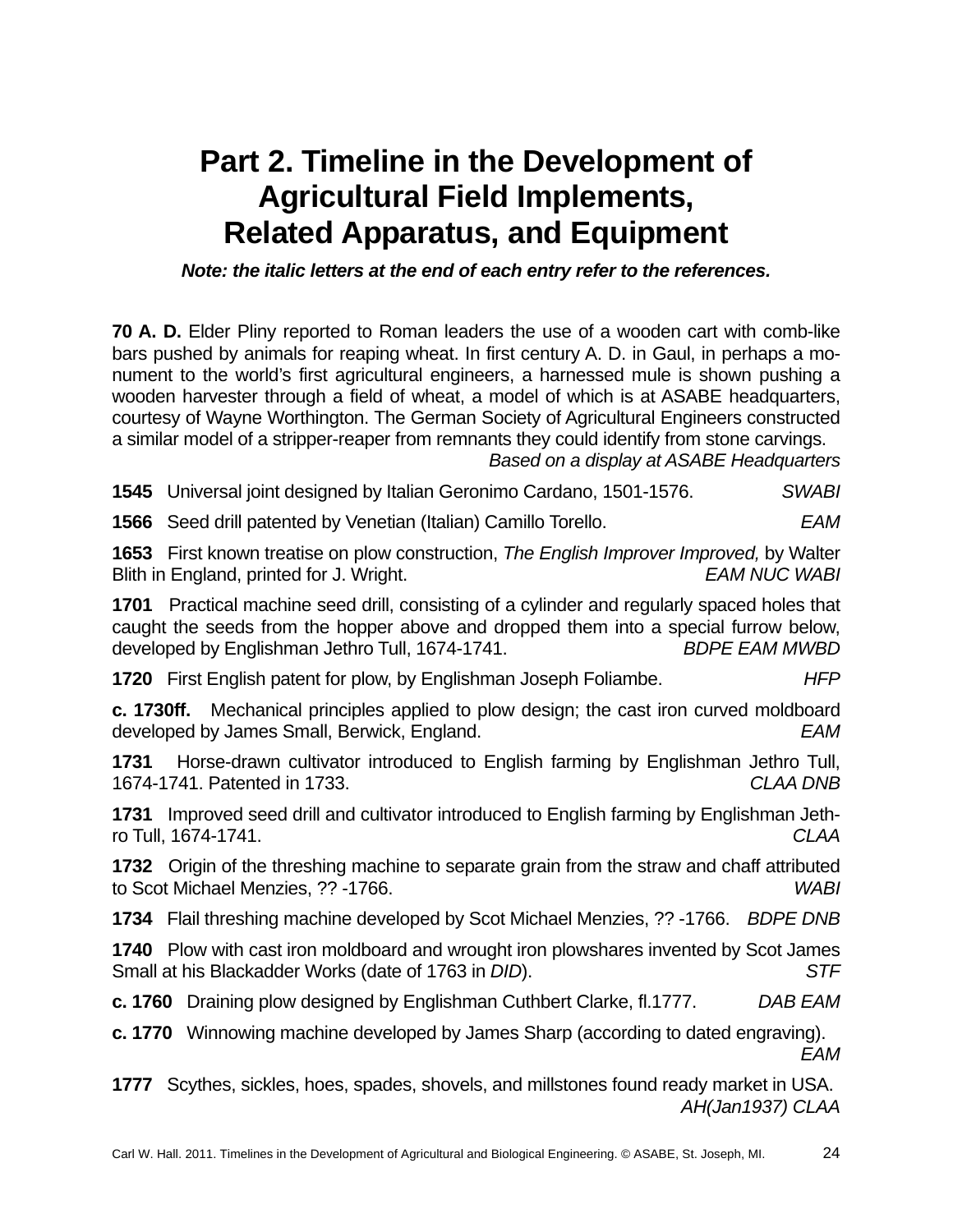**1782** Spoon-feed drill, with dropping cups and coulters, patented in England by James Cooke. *EAM* 

**1783** Factory for making plows established in England. *STF* 

**1784** An iron plow invented by Scot James Small, Berwick, England. *AH(July1966) CLAA* 

**1785** Tempered cast iron plowshares patented by Englishman Robert Ransome, 1753- 1830, and in 1808 plows with detachable parts built. *DID STF WABI*

**1786** Threshing machine of rotary drum type developed by Scot Andrew Meikle, 1719- 1811, East Lothian. It used a fan to separate chaff from grain and became a standard for this operation. *BDPE EHT EAM STF SWABI*

**1788** Useful threshing machine of undershot design using drum and concaves invented by Scot Andrew Meikle, 1719-1811. *BDPE DID GH*

**c. 1790** Mole plow developed by Mr. Vaisey in England. *EAM*

**1793** Cotton gin consisting of spikes in a wooden cylinder invented by Eli Whitney, 1765- 1825, patented in 1794. Recent investigations question the validity of the statement that Eli Whitney invented the first cotton gin. Claims are made that Hogden Holmes should be credited with invention of the early cotton gin, believed to have been patented later (see 1796). *BDPE CLAA HL1986 NC4:495 SA247(1982) WOI*

**1793** Moldboard for a plow based on scientific principles invented (not patented) by Thomas Jefferson, 1743-1826, of Virginia. *AH(Apr1942) CLAA* 

**1796** Improved cotton gin patented by Hogden Holmes, and later annulled (date in question) (see 1793). *EB HFP*

**1797** One-piece cast iron plow, not including beam and handles, patented in USA by Charles Newbold, 1780-??, of Burlington County, NJ. Developments preceded in England with patents to Joseph Foljambe in 1720, Scot James Smith in 1767, and Englishman Robert Ransome in 1785. *AOAA CLAA EB FFFR FIMA LP SA247(1982) STF* 

**1799** Patent on a reaping machine by Englishman Joseph Boyce of London.

*EAM (has 1800) GH* 

**1799** Seeding machine for corn and small seeds patented. *LP*

**early 1800s** Tedder for hay introduced to turn grass and forage, developed and introduced by Robert Salmon, 1751 or 1752-1821, Woburn, England. *DNB EAM*

**1803** Patent for American reaping machine mounted on three wheels awarded to Richard French and John T. Hawkins of New Jersey. *GH STF*

**1805** Reaper (another version) developed by Englishman Thomas James Plucknett, Deptford. *EAM*

**1807** Device for cutting forages consisting of an oscillating clipper with a row of smooth shear blades introduced by Englishman Robert Salmon, ?? -1821. *DNB GH*

**1808** All-metal plow with interchangeable parts patented by Englishman Robert Ransome, 1753-1830. Ransome Co. formed in Ipswich, England. *BDHT*

**1810** Invention of a threshing machine by American Isaiah L. Jennings. *NCE:462*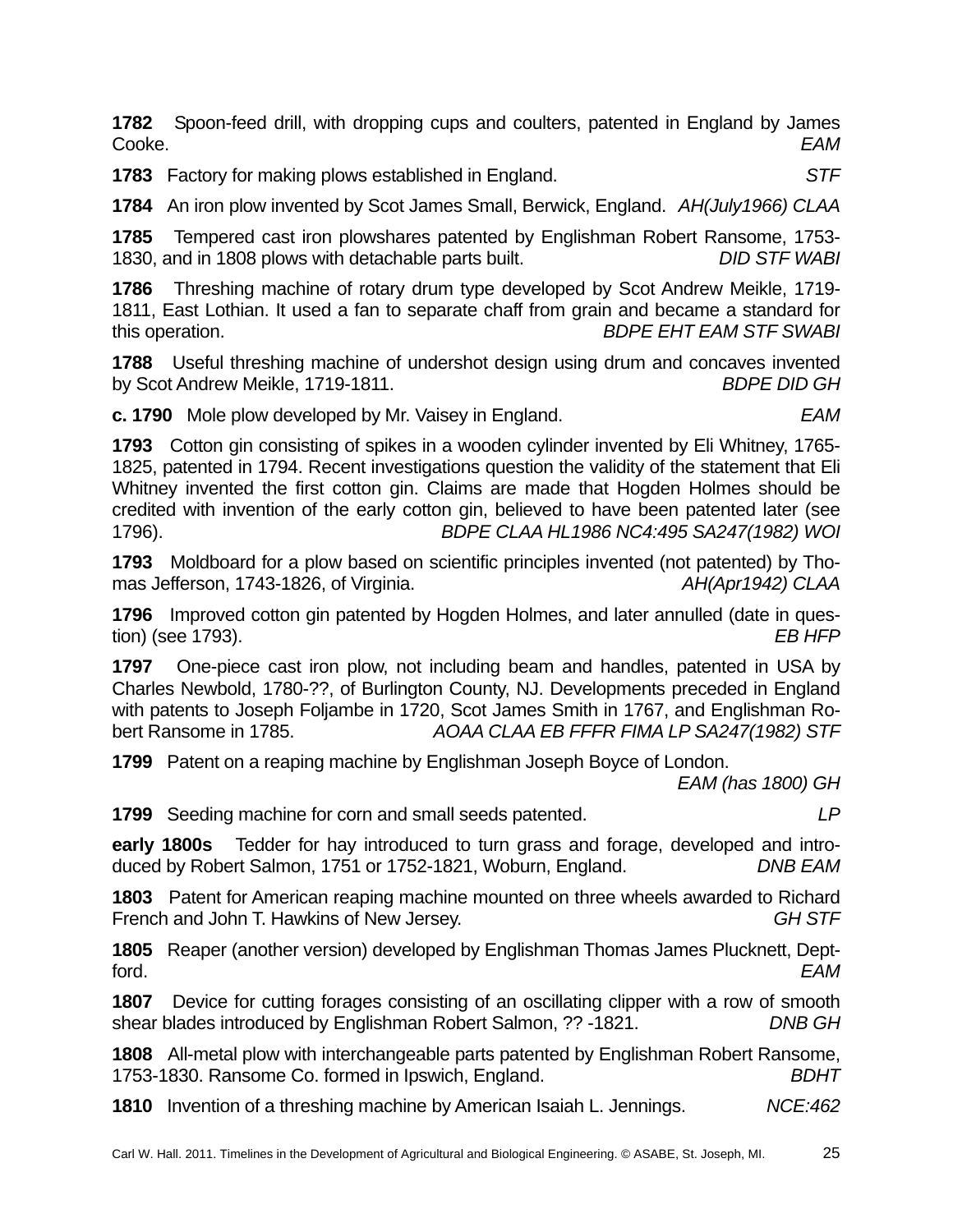**1811** Disc reaping machine developed by several people. Mr. Smith produced a horsedrawn machine that cut the grain with a moving disc turning level with the ground. *WABI*

**1812** Patent on a horse-drawn mowing machine by Peter Gaillard, fl.19th century, Lancaster, PA. *AAI BDPE CLAA STF*

**c. 1812** Steam threshing machine invented by Englishman Richard Trevithick, 1771- 1833. *DID*

**1814** Reaping machine patented by Englishman James Dobbs. *GH*

**1814, 1819** Cast iron plow with an improved moldboard in which wearable parts could be replaced invented and patented in 1819 by Jethro Wood, 1774-1834, in Scipio, NY.

*AOAA BDPE CLAA FFFR HFP LP NC11:360 SA247(1982)*

**1816** Cast iron plow with wrought iron point, invented and patented in 1819 by Stephen McCormick, 1784-1875, Auburn, VA. Credited, along with Jethro Wood, with introducing the cast iron plow in the USA. *BDPE DAB MEA NC25:161*

**1820** Reaping-sheafing machine pulled by horses, rather than being pushed, invented by Englishman Brown. *WABI*

**1820** Hay tedders that turned cut grass developed by Englishman Robert Salmon, ??- 1821. These replaced by side-delivery rakes beginning in the 1830s. *WABI WOI*

**1820** Cultivator that was horse-drawn produced in USA by Henry Burden, 1791-1871. He also invented a horseshoe machine. *STF WWWA*

**1820** Horse-drawn revolving hay rake came into use. *LP*

**1821** Masticator, made of rubber strips to shred materials, invented by Englishman Thomas Hancock, 1786-1865. *STF*

**1822** Mowing machine that used a horizontal cutting disc, for cutting hay and grass, invented and patented by American Jeremiah Bailey. *LP WABI*

**1822** Digging machine (plow) patented in England by Mr. Roberts (possibly Richard Roberts, 1789-1864). *EAM HT*

**1823** Subsoil plow that combined subsoiling and drainage developed and used by Scot James Smith, Deanston, Scotland. *EAM*

**1823** Revolving hay rake patented by Samuel Pennock. *AH(Oct1956) CLAA*

**1826** Reaping machine based on use of rotary blades developed, not patented, by Patrick Bell, 1799-1869, Angus, Great Britain. *DNB GH HFP PS WABI*

**1826** Reaper with reciprocating knife invented and used on one of first successful reaping machines, pushed from behind with horses, by Scot Patrick Bell, 1799-1869, with improvements introduced as the Beverly Reaper. *BDPE DNB EI GH*

**1827** Hay rake manufacturing business established by William Stedman, with greatly expanded production of hay rakes and other implements (1887ff.) by son Marshall W. Stedman, 1859-1935. *NC26:192*

**1828** A cutting device based on scissors principle developed. This was part of a reaping implement pushed in front of horses, built and demonstrated, not patented, by Patrick Bell,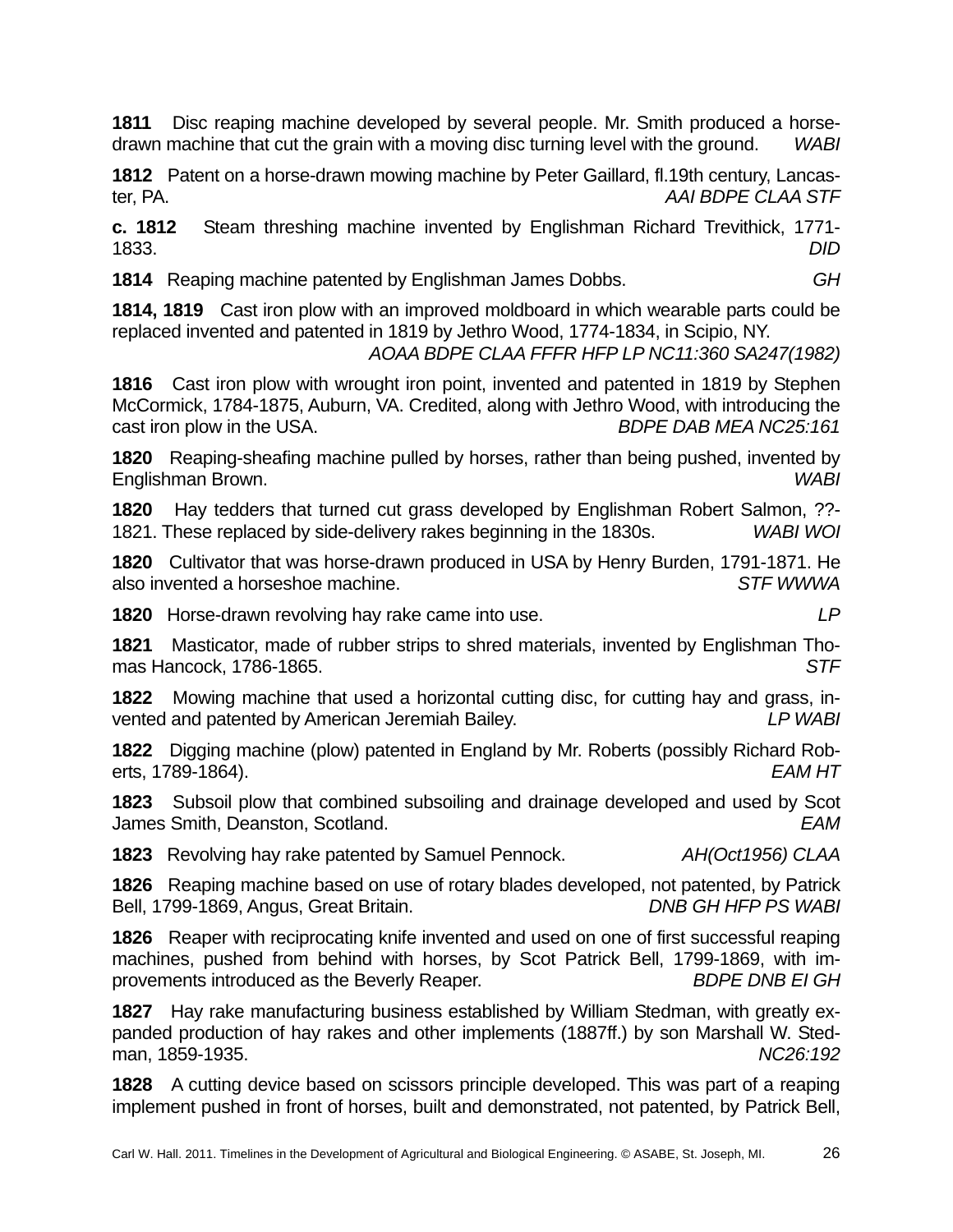1799-1869, of Scotland. Bell claimed earlier invention of reaper but could not compete with reapers of Cyrus H. McCormick, 1809-1884, and Obed Husey, 1792- 1860. *EAM GH* 

**1828** Combine harvester (combines cutting and threshing) patented by Samuel Lane of Maine but not operational until 1836. **ADAA STF WABI** 

**1830** Cylinder-cutting lawn mower developed and patented by Englishmen Edwin B. Budding, c. 1796-1846, and John Ferrabee. **BDHT BF03 DID** 

**1830** Power hemp break invented by Robert McCormick, 1780 -1846, father of Cyrus H. McCormick. *AH(Apr1963) AOAA CLAA CR*

**1830** Threshing machine patented by Hiram A. Pitts, 1799-1859, and twin brother John A. Pitts, 1799-1859. *NC13:252*

**1830-1840** Shift from blacksmith to specialized factories to manufacture reapers, plows, threshing machines, and other farm implements. *AH(Jan1956) CLAA*

**1830ff.** Hay-making implement called tedder or kicker developed, which lifted and tossed the hay; improved by Mr. Wedlake, Essex, England (see 1820). *EAM*

**1831** Mechanical reaper with serrated cutting bar that moved back and forth introduced, invented by Cyrus H. McCormick, 1809-1884, Walnut Grove, VA, son of Robert McCormick, 1780-1846, patented in 1834. He followed the work of his father. The business moved from Virginia to Chicago in 1847; his son Cyrus H. McCormick, Jr., 1859-1936, led the McCormick Harvesting Machine Co. after his father's death in 1884. *ATEN CLAA DAB FH FIMA FTOY HL1972 GH NC21:78 SA247(1982) STF WABI WWWA*

**1831** Side-hill plow patented by Cyrus H. McCormick, 1809-1884. *MEA*

**1832** Manufacture of mowers licensed to Ransomes, Great Britain, by Edward B. Budding, c. 1796-1846, and John Ferrabee. *BDHT*

**1832** Steam plow, using steam engine and cable, developed by Britishers John Heathcoat, 1783-1861, and Henry Handley. *BDPE*

**1833** Grain reaper having cutting bar with coupled blades operating like a scissors developed and patented by Obed Hussey, 1792-1860. *AOAA CLAA GH HFP NC11:361*

**1833** Steel plows with strips of steel over wood moldboards, not patented, first manufactured by blacksmith John Lane of Lockport, IL; later improved by his son John Lane, 1824- 1897, Chicago, IL. Steel plow separately patented by John Deere, Moline, IL.

*CLAA HFP MWBD SA247(1982) WABI*

**1833** Cable for plowing invented by E. C. Billinger of South Carolina (see 1832). *FPMA*

**1833** Reaper patented and first machine sold in Ohio by Obed Hussey (1792-1860), manufactured in MD. *CLAA CR GH JEH NC11:361 SA247(1982)*

**1833** Grass and grain mower patented with slotted guards through which the sickle moved for cutting. *AOAA*

**1834** Corn planter patented in USA by Henry Blair, 1804-1860, black inventor.

*BDPE BI BI95 NBAS*

**1834** First operational grain combine harvester developed by Hiram Moore, 1801-1875,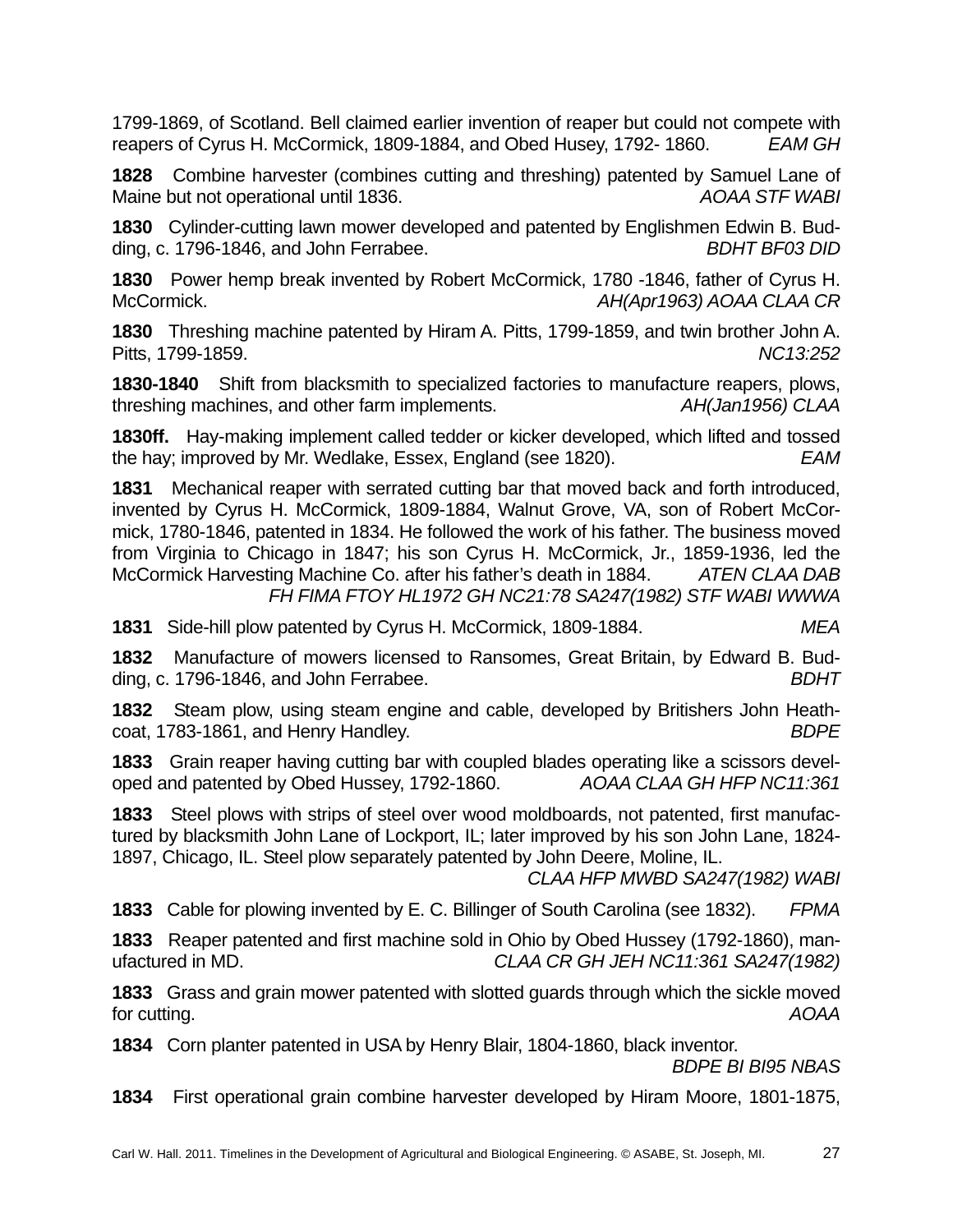and John Hascall, patented in 1836, driven by a ground wheel and pulled by a team of 20 horses, built in Climax, MI. The combine was transported to California for demonstration and testing. *AH(Jan1958) AOAA ASABECal CLAA GH HL1978 STF WABI*

**1834** Chain band for power transmission developed by Hiram Avery Pitts, 1799-1859.

*BDPE*

**1835** Clay tile (open bottom) drainage installed in Geneva, NY, claimed to be the first in USA, by John Johnston, 1791-1880, followed by installation of round tile in 1840. He was considered the father of tile drainage in USA. *AE16(1935) ASABECal BDPE HL1935* 

**1836** Cotton seed planter patented in USA by Henry Blair, 1804-1860, black inventor. *BDPE BI BI95 NBAS*

**1837** Steam plow (steam engine pulling a cable) patented by John Upton In England. *DID*

**1837** Combined thresher-winnower, steam powered, built by twin brothers Hiram A. Pitts, 1799-1859, and John A. Pitts, 1799-1859, originally of Maine. *DAB NC13:252 WABI WWWA YA1940*

**1837** Pitts steam-powered mechanical thresher and fanning mill introduced and patented by twins Hiram A. Pitts, 1799-1859, and John A. Pitts, 1799-1859, of Maine. Formed Pitts Agricultural Works in 1837, later named Buffalo Pitts Co. in 1877, Buffalo, NY. *AOAA BDPE CLAA FH NC13:252 SA247(1982) WWWA*

**1837** Deere & Company founded, beginning with the invention and patenting of a steel plow with saw-blade steel and smooth wrought iron by John Deere, 1804-1886; built in 1838. The company became the largest combine manufacturer in North America, and expanded into a full line of tillage and planting equipment. *AOAA ASABECal CLAA GH HL1976 NC20:63 SA247(1982) STF WABI*

**1838** Horse-drawn hay rake invented by (Gen.) Lewis Swift, 1784-1846, manufactured by his son Lewis Swift, 1820-1913. *NC4:302 WWWA*

**1838, 1839** Combine harvester similar to the Moore-Hascall unit (see 1834) developed in Australia by H. V. McKay. *WABI*

**1839** Two-row horse-drawn corn planter patented by D. S. Rockwell. *AOAA CLAA* 

**c. 1841** Self-raker called Atkins Automaton Raker introduced to public, patented in 1853, by Jearum Atkins, fl.1840-1880, with 5000 units sold in 1856. *DAB FIMA MEA*

**1841** Improved hoe drill for sowing grain patented by Moses Pennock and Samuel Pennock. *AH(Oct1936) CLAA*

**1843** Head-stripping cereal harvester, called the Australian stripper, produced by John Ridley, 1806-1887, Adelaide, Australia, invented by John W. Bull in 1843. *GH* 

**1843** Making of commercial fertilizer, superphosphate, developed by Sir John Lawes.

*CLAA YA1938* 

**1844** Implement (drill) invented for sowing cotton seeds by Richard Jordan Gatling, 1818- 1903. *BDPE BEST NC4:158* 

**1844** Mowing machine patented by William F. Ketchum, followed by a series of patents on mowers. *CLAA SA247(1982) YA1975*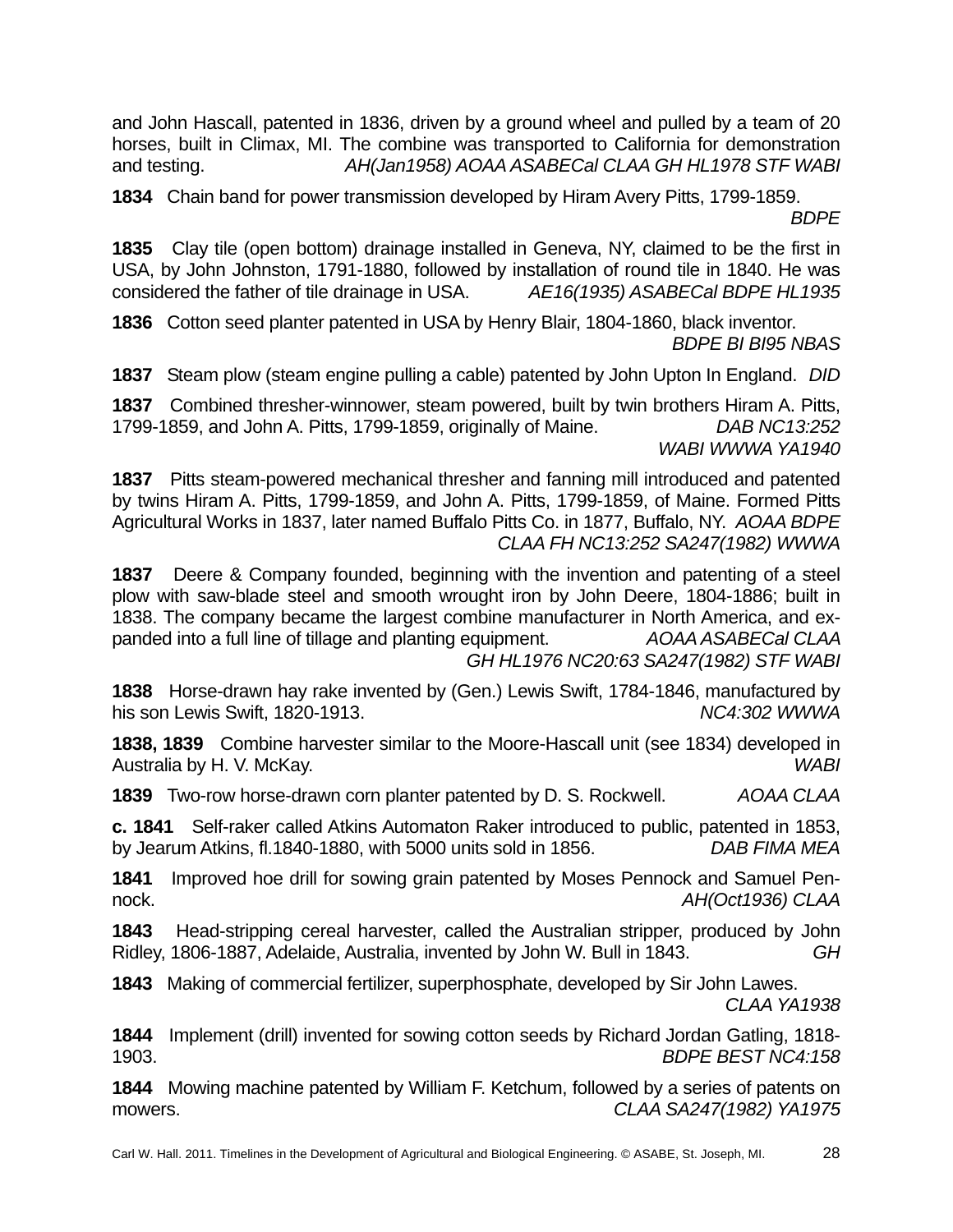**1844** A grain header, horse pushed, patented by George Esterly, 1809-1893. *CLAA MEA GH* 

**1844** Barbed wire patent issued to Joseph F. Glidden, 1813-1906, who with Isaac Ellwood, 1833-1910, formed Barb Fence Co. in 1874, in Illinois. *ASABECal BDPE*

**1846** Cast steel for plows made by William Woods at the steel works of Jones and Quigg, Pittsburgh, PA, and plows made by John Deere, Moline, IL. *FFFR* 

**1847** Pitts threshing machine built in many shops in USA under license from twin brothers Hiram Avery Pitts, 1799-1859, and John A. Pitts, 1799-1859. *ATEN NC13:252 WWWA* 

**1847** McCormick Reaper Works established by Cyrus H. McCormick, 1809-1884, in Chicago, IL. *GH OYIH* 

**1847** Massey Works established at Newcastle, Ontario, Canada, by Daniel Massey, 1798- 1856. The company name was changed to H. A. Massey (Hart A. Massey) in 1855, who remained head until 1896. *GH* 

**1847** Disc plow developed in Australia by John Shearer, available in USA, but market did not develop until 1893. *BDPE LP STF WABI*

**1847** Revolving disk harrow (similar to disc plow) patented in USA by George Page. *AE7(1926) ASABECal CLAA NC29:288 STF*

**1848** Combined threshing and dressing machine made by Charles Burrell & Sons, Thetford, UK. *EAM*

**1848** Nichols & Shepard Company (USA) initiated production of a threshing machine that evolved into the popular Red River Special. The company became a part of Oliver Farm Equipment Co. in 1929. *OHP*

**1849** Mann reaper introduced in USA by Jacob J. Mann, Cumberland, England. *BDPE* 

**1850** Cotton harvesting device (called by some a cotton picker) patented by S. S. Rembert and J. Prescott, Memphis, TN. *LP WOI* 

**1850** Mowing machine developed by William Manning in 1831, manufactured by the firm of Obed Hussey. *WABI*

**1850** Transportable threshing machine that could be taken to the fields developed by Englishman Tasker. *WABI* 

**1850** Patent of device for twine binding of sheaves (binder), tied manually, for reaper by John E. Heath, Warren, OH. *GH*

**1850** Hemp-breaking machine invented by Richard Jordan Gatling, 1818-1903.

*BDPE BEST* 

**1850** Hand-dump hay rake made of iron or steel teeth introduced. *LP*

**1850s** Shaker or vibration principle employed to separate grain from the straw for some harvesting and threshing machines. *LP* 

**1851** Force-feed grain drill seeding implement patented and developed by what later became a part of International Harvester Co. *LP OYIH*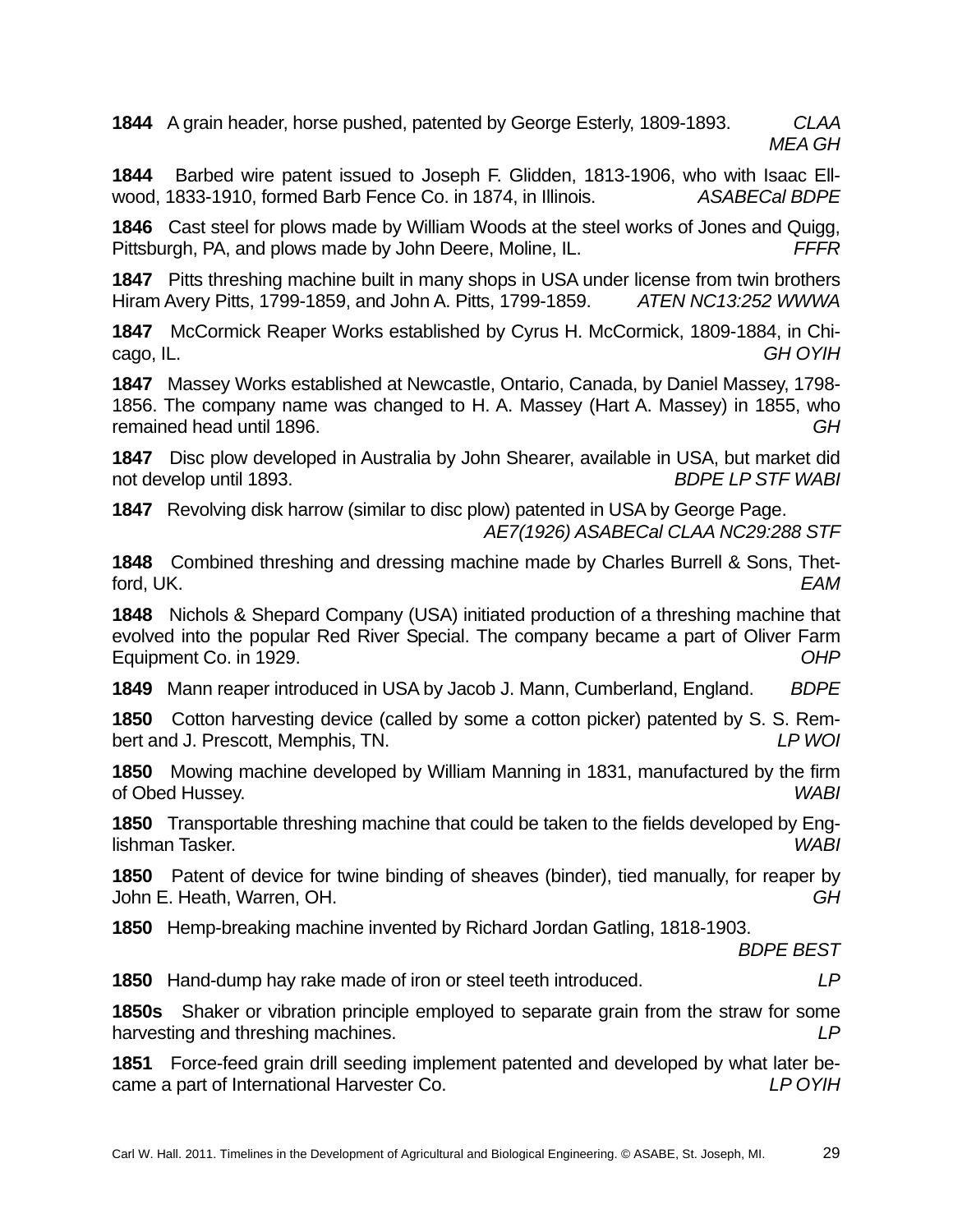**1851** Hiram A. Pitts, 1799-1859, moved to Chicago, IL, where threshers and other farm equipment were built. *NC13:252* 

**1851** Self-binding reaper patented by Edward Sabine Renwick, 1823-1912, with Peter H. Watson. *BDPE MEA NC11:102*

**1851** Combined reaper and mower patented by John H. Manny, 1825-1856, first developed by Manny & Co. in 1856 in Rockford, IL, and later by Walter A. Wood, 1815-1892, who made improvements and commercialized device. *BDPE DAB* 

 *MEA NC6:398 NC11:486*

**1851** Mole draining plow developed, exhibited, and used by John Fowler, 1826-1864. *EAM*

**1852** Obed Hussey, 1792-1860, and Cyrus H. McCormick, 1809-1894, entered reapers in field trials at Perth, Scotland, pitted against the Bell reaper by Scot Patrick Bell, 1799-1869, which was established in Great Britain. This resulted in much publicity on use of reapers (see 1826). *BF03 FIMA NC11:361*

**1852** Self-rake added to reaper patented and manufactured by J. S. Wright Co., Chicago, IL. *FPMA*

**1852** Massey acquired the Canadian rights to produce the Ketchum mower (see 1844). *GH*

**1852** Cable used for plowing most used by John Fowler, 1826-1864, of England. Steam power applied by cable to draining plow in 1853, followed by use for cultivation in 1855 and for other agricultural equipment made by Ransomes, Ltd. With Jeremiah Head developed a prize-winning steam plowing system in 1858. *BDPE EAM FPMA*

**1853** Hay baler (hay press) invented by American Horace L. Emery, ?? -1892, of Albany, NY; produced bales weighing approximately 250 lb. Baler enhanced by Peter K. Dederick, 1838-1911, with continuous production introduced in 1872. *LP MEA NC19:131 WABI*

**1853** Manny mower/reaper developed by John H. Manny 1825-1856, manufactured with improvements by Walter A. Wood Mowing and Manufacturing Co., Hossick Falls, NY (Walter A. Wood, 1815-1892). *GH MEA NC6:398 NC11:486*

**1853** Widely used corn planter patented by G. W. Brown. *AOAA CLAA WWT* 

**1853** Horse-drawn digger patented by Robert Romaine, Peterborough, Canada. ln 1857 produced as Romaine-Crosskill digger with 14 hp steam engine. *EAM*

**1853** Chilled-iron plow developed, patented in 1857, with an annealing process, became one of the most used plows in USA. Made by the Oliver Chilled Plow Works, by James Oliver, 1823-1908. *DID HL2008 NC12:522 WWWA*

**1854** Bell reaper designed by Scot Patrick A. Bell, 1799-1869, and built later.

*DNB EAM GH*

**1854** Two-wheeled jointed or flexible cutting-bar mower that could cut on uneven ground invented and patented by Cyrenus Wheeler, 1817-1899. *CLAA LP NC12:98*

**1855** Grinders with iron burrs introduced in USA by what became IHC. *OYIH*

**1855** Check-row planter for corn and beans invented by Samuel Johnston, 1835-1911, Brockport, NY. *BDPE NC24:75 WWWA*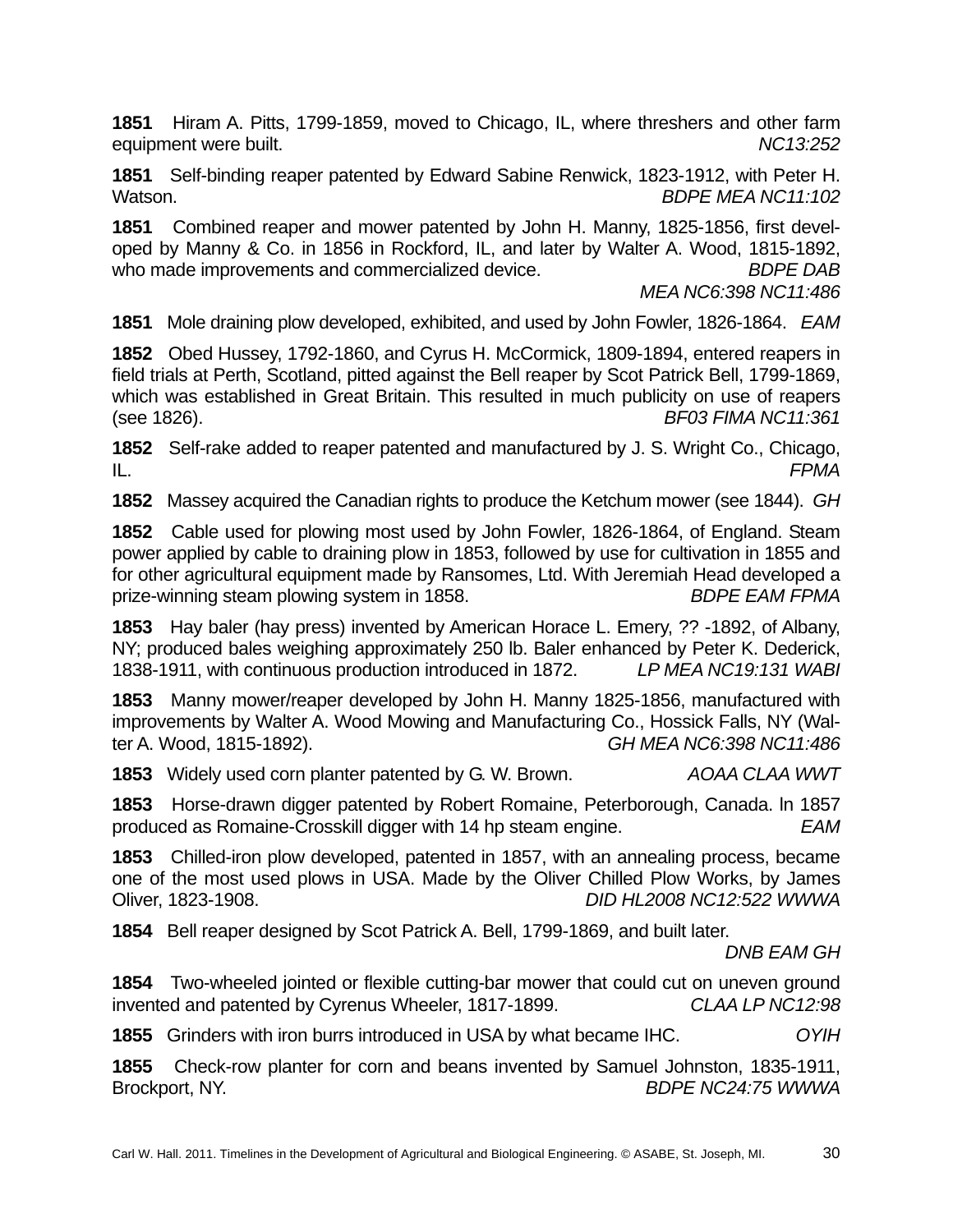**1856** Self-raking device used for reapers invented by Samuel Johnston, 1835-1911, Brockport, NY. *BDPE NC24:75 WWWA*

**1856** Patent for wire-tying binder, hand operated, by C. A. McPhitridge of Missouri. *GH*

**1856** Two-horse straddle-row cultivator patented by George Esterly, 1809-1893, generally available in 1870s. *BDPE CLAA LP MEA*

**1857** A steam plow pulled by cable invented by Richard Jordan Gatling, 1818-1903, who was famous for developing the Gatling machine gun. *BDPE EB NC4:158*

**1857** Plowing engine developed by Marquis of Tweeddale, who was Arthur Hay, 1824- 1878. *DNB EAM* 

**1857** Cultivating machine consisting of a huge corrugated drum that crushed the clods, followed by a harrow, introduced by Messrs. Blackburn, Derby, UK. *EAM* 

**1857** A. Harris and Son established implement manufacturing and sales company in Beamsville, Ontario, Canada (Alanson Harris, 1816-1894, and son John Harris). The company was renamed the Massey Manufacturing Co. in 1878, and moved to Toronto, Canada. *GH* 

**1858** Marsh harvester that gathered grain in bundles, a binder attached to a reaper, a forerunner of the binder, invented by Charles W. Marsh, 1834-1918, and his brother William W. Marsh, 1836-1918, Shabbona Grove, IL. *BDPE CLAA FH FTOY LP MEA NC11:268* 

**1858** Self-tying device to bind sheaves of straw with twine developed by John F. Appleby, 1840-1917. After 1878 binders made by Deering Harvester Co. (William Deering, 1826- 1913) used Appleby tying devices. *GH BDPE MEA WABI*

**1858** Revolving hay rake invented by Harvey Freeman Gaskill, 1845-1889. *BDPE MEA NC23:187*

**1859** Steam plow patented and built in Pennsylvania by John W. Fawkes. *FPMA*

**1860** Grain drill with depth control invented by American Hiram Moore, 1801-1874.

*BDPE GH*

**1860** Steam plowing apparatus patented by Englishman John Fowler, 1826-1864. *BDPE EA*M

**1861** Mowing machine developments invented by Abel G. Goldthwait, 1837-1907. *BDPE MEA*

**1861ff.** Hay making implements, such as tedders and rakes, invented by Joshua C. Stoddard, 1814-1902. *DAB NC7:53*

**1863** Wire binder for reaper built in large numbers. Wire binder adapted to Marsh harvester in 1872 (see 1858). *LP*

**1863** Controllable hay rake patented by Samuel Johnston, 1835-1911, Brockport, NY. *NC24:75*

**1864** Two-wheeled sulky plow, including seat for operator, patented by Americans F. S. Davenport and Robert Newton of Illinois, replaced by the Flying Dutchman, the threewheeled sulky plow produced by Moline Plow Co., USA in 1884. *CLAA LP STF WAB*I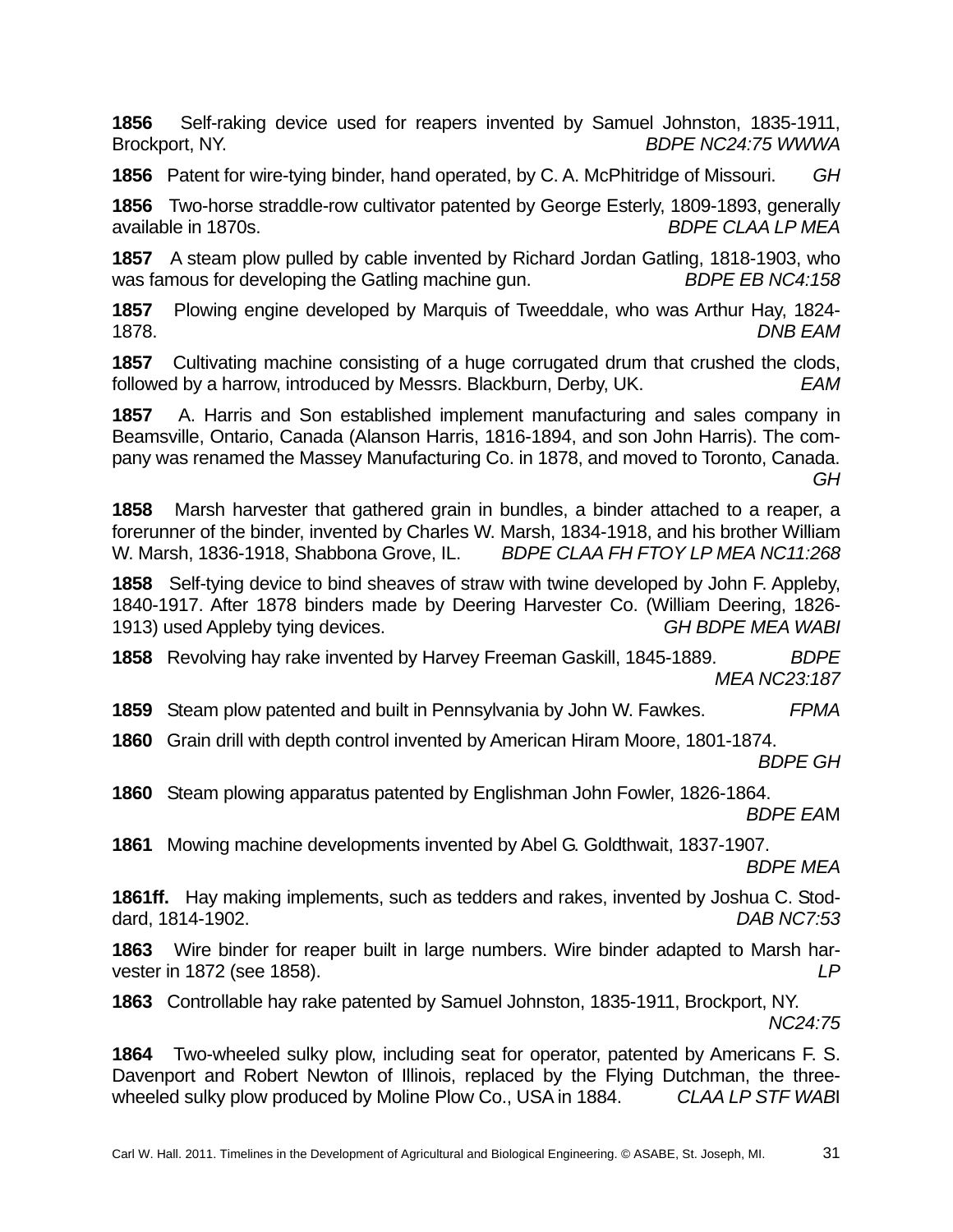**1864** Popular check-row corn planter patented by John Thompson and John Ramsey of Illinois. *CLAA*

**1864** Hay tedder marketed by manufacturing company of Edward P. Bullard, 1841-1906. *FIMA MEA NC31:332*

**1865ff.** Presses (balers) invented for hay and cotton by Peter K. Dederick, 1838-1911. In 1872 he invented wire-tied baler. *EAM NC19:131 WABI*

**1867** Twisted wire used for fencing patented (but did not include method of manufacture) by Lucien Smith, USA. Patent for a type of barbed wire for fencing issued the same year to William D. Hunt, Scott County, NY, USA (see 1844, 1873). *AH(Oct1939) CLAA STF*

**1868** Deere & Co. formed by John Deere, 1804-1886, in Moline, IL. BDPE MEA *MWBD NC20:63*

**1869** Process developed (patented in 1873) to make hard-faced plow called the Oliver Chilled Plow, by James Oliver, 1823-1908. *ASABECal BDPE CLAA EWB LP NC15:522*

**1869** Wire-tying binder patented by John F. Appleby, 1840-1917. He changed to twine tying in 1874, at which time he formed the Appleby Reaper Works, followed by commercial use on the McCormick binder. *GH MEA NC11:268*

**1869** Spring-toothed harrow patented by David L. Garver of Michigan. *CLAA LP STF WOI*

**1870** Seed sower (drill) invented and patented by William Painter, 1838-1906. *BDPE MEA NC31:129*

**1870** Differential gear for mowing and reaping machines developed by Rudolph Eickemeyer, 1831-1895. *BDPE NC1:184*

**1870** Double plow with subsoiler patented by Head & Jefferies, Ltd., England. *EAM*

**1870s** Disk harrow developed (see 1847). *WOI*

**1871** Johnston Harvester Co. established by Samuel Johnston, 1835-1911, Brockport, NY. It made reaping machines, including self-raking devices (1856ff.), and patented rotary and disc harrows. This company succeeded Johnston, Huntley & Co., Syracuse, NY.

*BDPE DAB MEA NC24:75*

**1871** McCormick reaper works in Chicago, IL, destroyed by fire, then rebuilt and enlarged in 1872. *ASABECal NC1:361*

**1871** Possible peak activity for farm implement patents issued in USA; in this year recorded 13 corn huskers, 160 reapers and mowers, 72 threshers and separators, and 160 plows and attachments. *FIMA*

**1871** Wire-tying reaper binder patented by American Walter Wood, 1815-1892. A twinetying knotter reaper was invented in 1858 by John F. Appleby, 1840-1917, but was not developed further because of the cost of twine. Appleby tying devices were used on binders made by Derring from 1878 (see 1869). *MEA NC11:268 WABI*

**1871, 1873** Wire-tie balers developed by Sylvanus D. Locke, 1833-1896, followed by selftie binders in 1875ff. *BDPE MEA*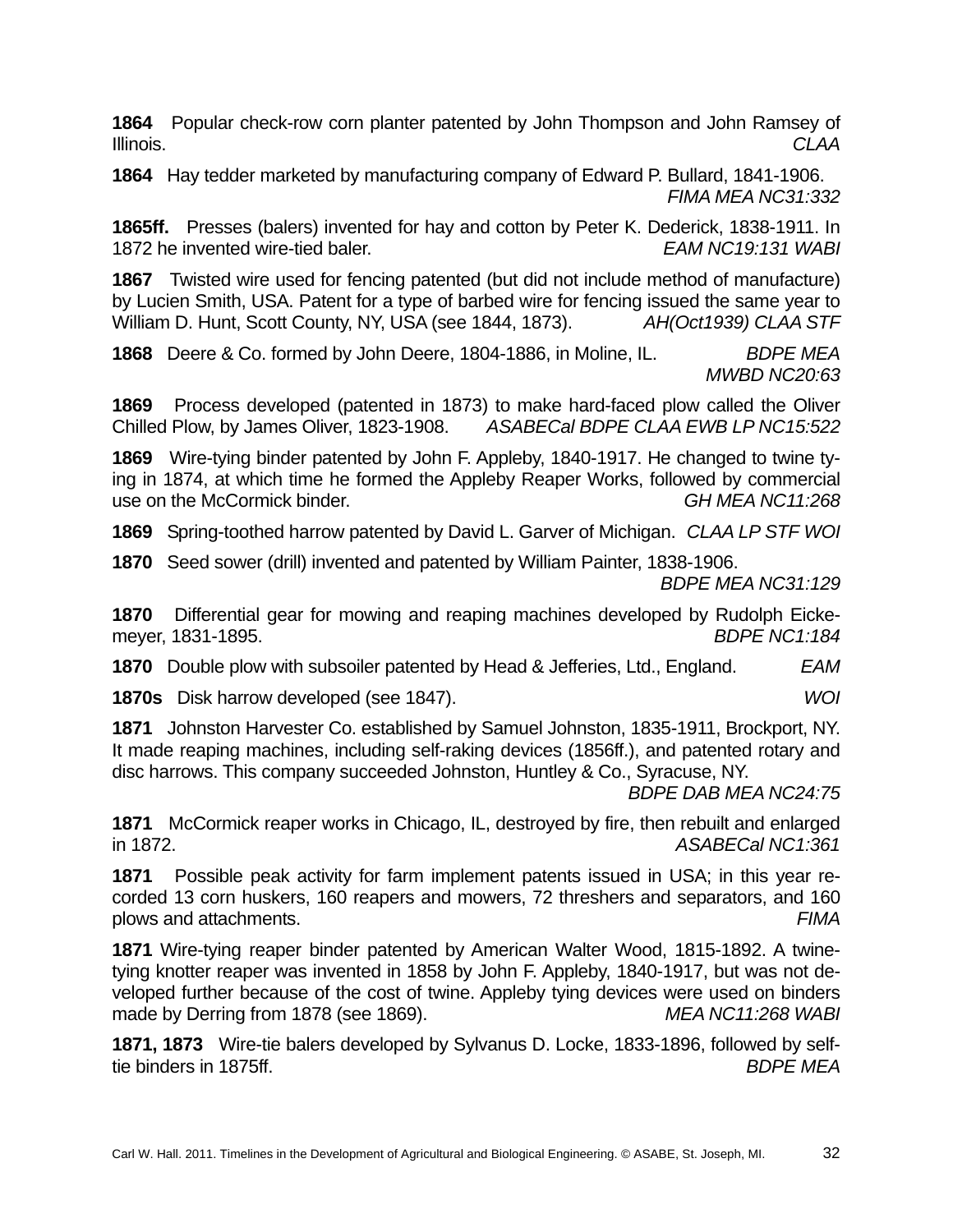**1871** Cotton stripper (or sled) patented by John Hughes, New Berne, NC. *AH(Jan1957) CLAA LP*

**1872** Windrow hay loaders introduced by Keystone Manufacturing Co., Rock Falls, IL, acquired by International Harvester Co. in 1904. *OYIH*

**1872** Hay baler providing continuous production of bales developed by Peter K. Dederick, 1838-1911, followed by many improvements. *LP NC19:131 WABI WOI WWWA*

**1872** Automatic wire-tying device developed and in production in 1873, made to fit the Marsh Harvester by John H. Gordon. **GH LP GH LP** 

**c. 1873** Hay tedders and hay loaders built by Ames Plow Co., New York City, NY. *FIMA*

**1873** Machine capable of producing barbed wire in large quantities patented by Joseph F. Glidden, 1813-1906, De Kalb, IL, followed (1874ff.) by commercially successful production. He worked with Isaac L. Ellwood, 1833-1910, who also patented barbed wire fence. During this era several patents advanced for barbed wire fences, followed by numerous legal challenges. *AIM BDPE MWBD STF*

**1874** Machine invented to gather grain stalks from harvester to form and tie bundles by Hector A. Holmes, 1829-??. *NC10:479*

**1875** Automatic check row for planting corn, usually in hills, developed using knotted cord (later wire) for tripping dropping of seed. *EB LP*

**1875** Horse-drawn hay rake patented by Charles E. Lipe, 1851-1895. *BDPE MEA*

**1875** Hay loader developed by American Keystone, which later became a part of International Harvester Co. *OYIH WABI WOI*

**1877** Empire Drill Co. formed; purchased by the American Seeding Machine Co. in 1903. *OHP*

**1877** Disc plow, known as the Sovereign plow, gained prominence; built by John Shearer and Sons in Australia. *LP WABI*

**1877** Omnium self-raking reaping machine patented by Mr. Samuelson. *EAM*

**1877** Self-dumping hay rake invented by John A. Sherman, 1852-??, manufactured by Ames Plow Co. He also invented an ensilage cutter. *NC13:23* 

**1877** Field manure spreader developed in USA with endless chain apron to move manure from the bed. **LP** 

**1877** Brantford Plow Works founded in Brantford, Canada, to build tillage implements by family of James G. Cockshutt, c. 1853-1885. Company named Cockshutt Plow Co. Ltd. in 1882 and expanded into tractor production, building the first tractor with live PTO in 1924.

*CSTGH*

**1877ff.** Series of efficient digging machines (plows) designed by Thomas Churchman Darby of Pleshy, Essex, England, manufactured by W.& S. Eddington. *EAM* 

**1878** Twine knotter to be attached to binder to tie the cut grain into bundles patented by John F. Appleby, 1840-1917, and adapted to Marsh harvester. *CLAA LP MEA SA247(1982)* 

**1878** Ohio Cultivator Co. founded by Harlow Case Stahl, c. 1850-1941, who is credited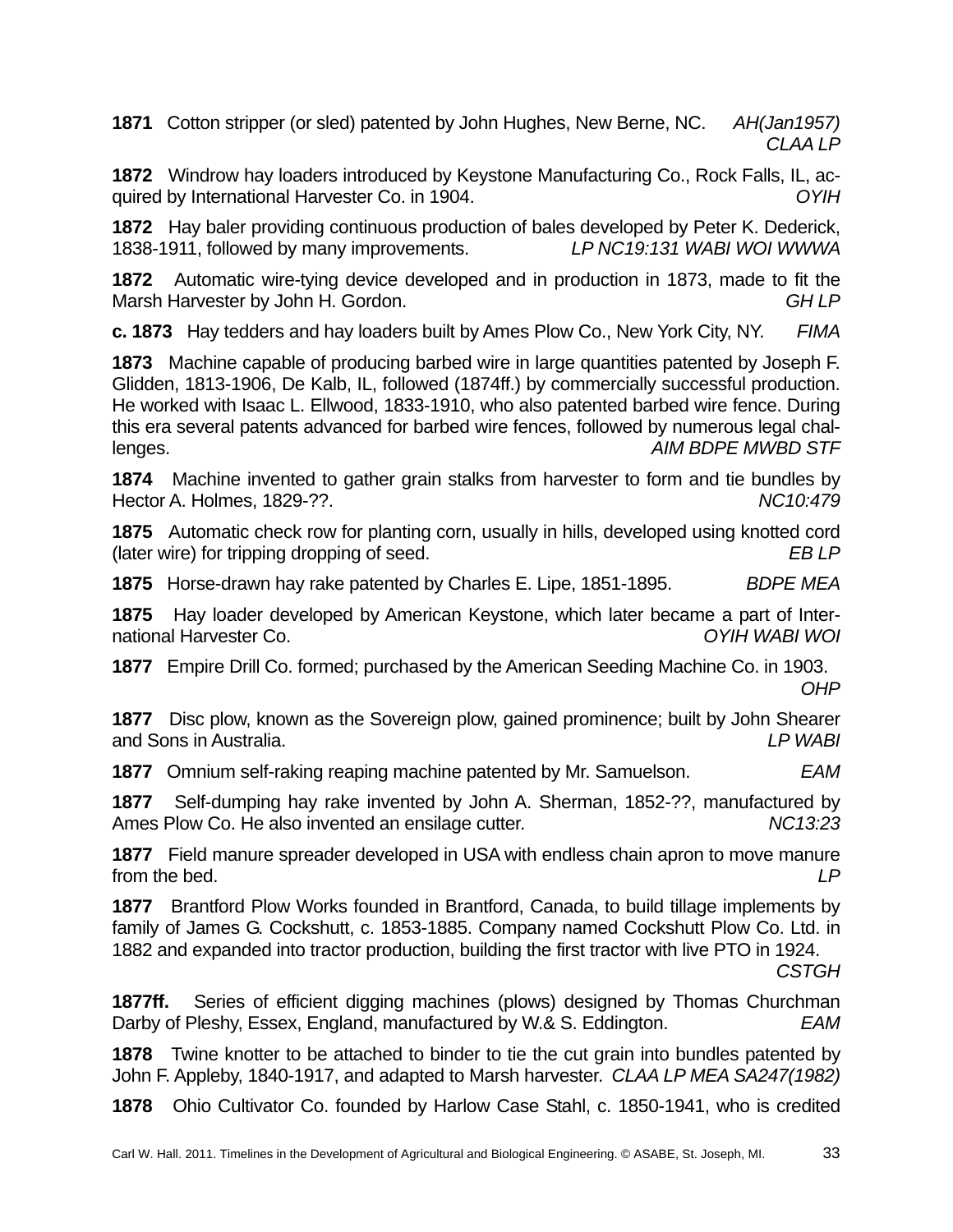with perfecting the riding cultivator, established in Fremont, OH, and later moved to Bellevue, OH. *CCS* 

**1880** Corn picker patent considered important to industry. *LP*

**1880** Commercial spraying machine for crops introduced. *ETCT* 

**1880** Marsh reapers built at Marsh factory in Plano, IL, which later became the firm of Gammon & Deering, controlled by Elijah H. Gammon, 1819-1891, and William Deering, 1826-1913. *CR DAB NC11:268 NC23:178*

**1880** Lister, two-mounted plows with reversible moldboards set side by side, one row, walking, pulled by horses, served as planting tool and harvesting tool. *LP*

**1881** Appleby-type twine-knotter binder launched by McCormick, invented by John F. Appleby, 1840-1917, supported by William Deering in 1877, and licensed to other companies. *CR GH NC11:268 WABI*

**1882** Meinard Rumely, 1823-1904, bought interests of M & J Rumely (John Rumely, 1853- 1931) and established M. Rumely Co. Began manufacturing threshing machine in 1911. M. Rumely Co. acquired the Advance Thresher Co., established in 1885, and the Gaar-Scott & Co., Richmond, IN, established in 1836, and formed the Advance Rumely Co. in 1915. Allis-Chalmers Co. acquired most of the assets of the Advance Rumely Co. in 1931.

*BDPE EASTE MEA*

**1883** William Deering & Co. formed to manufacture farm implements, after being Deering Harvester Co., organized in 1880. In 1902 the company became a part of International Harvester Co. *NC11:268-269*

**1883** McCormick switched from wire to twine binders, advanced by Cyrus H. McCormick, Jr., 1859-1936, starting intense competition with William Deering & Co. *DAB GH OYIH*

**1883** Superior Drill Co. formed, then absorbed by the American Seeding Machine Co. in 1903 and became a part of the Oliver Farm Equipment Co. in 1929. *OHP*

**1884** Check-row corn planter developed by W. E. Waterman based on designs of August Lindgren, manufactured by Moline Plow Co. (see 1875). *MMT*

**1884** Three-wheeled sulky plow, called the Flying Dutchman, produced by the Moline Plow Co. in USA (see 1890). *LP WABI*

**1884** Tobacco screw press patented by John P. Parker, 1827-1900, black inventor who developed a series of presses. *DANB*

**1884** Steam-powered continuous-production balers introduced in which bale was ejected automatically and manually tied with wire. *SWABI*

**1884** Sprayer prototype built by Frenchman Vermorel, based on idea put forth in 1781 by Father Rosier. *WABI*

**1885** Corn husker-shredder appeared on USA market. *LP*

**1885** Parker Pulverizer for smoothing soil for farming invented by John P. Parker, 1827- 1900, black inventor. *BDPE DANB*

**1886** Sugar beet lifter invented by A. Bajac. *ETCT HT*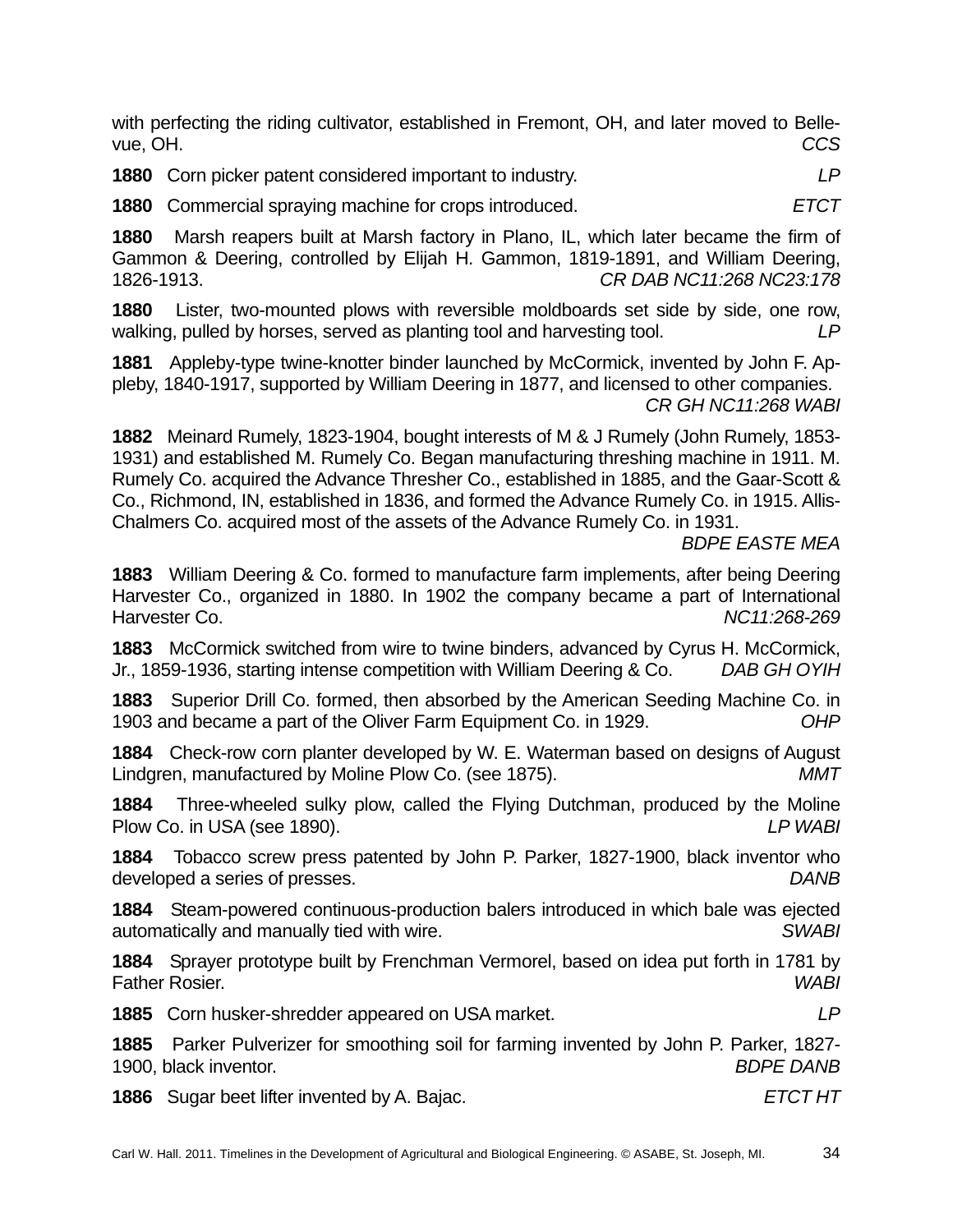**1886** Operation of world's first self-propelled (using straw-burning steam boiler) combine (patented in 1887 in USA) with a PTO using steam from the traction engine to drive the harvesting mechanism, by George Stockton Berry, 1847-1917, built and operated in Lindsay, Tulare County, CA. *HL2007 RS11(2007)*

**1889** Mechanical power-sprayer commercially available. *WABI*

**1889** Haseley tedder or kicker for hay manufactured by a number of British firms; soon to be replaced by the swath turner and side-delivery rake. *EAM*

**1890** Rotary hoe invented, entered commercial production about 1912, assisted greatly in cultivation and breaking crust of the soil and for weed control. *LP*

**1890** Manufacture of manure spreaders began, one of which was the popular Flying Dutchman manufactured by the Moline Plow Co. *FIMA*

**1891** Massey-Harris Co., Ltd., formed, merging the Massey Manufacturing Co., Toronto, and Alanson Harris, Son & Co., Ltd., Brantford, Canada, with headquarters in Toronto, Canada. Several company acquisitions followed the merger. *FTOY GH*

**1891** Sidehill combine introduced by Stockton Wheel Co., CA, by Holt Brothers, led by Benjamin Holt, 1849-1920. *BDPE HL1983*

**1891** Field hay chopper patent issued to William J. Conroy (see 1932). *ASABECal*

**1892** Field corn silage harvester patented in USA by Charles C. Fenno, Grinnell, IA. *ASABECal GEA HL1992*

**1892** Self-binding corn binder patented. *LP*

**c. 1892** Luebben hay baler developed (see 1903 for round baler). *HL1993*

**1893** Disc plow reappeared in USA after its first introduction in 1847, but not used at the time. *WABI*

**1895** Corn binders manufactured and sold by William Deering and Co. and McCormick Harvesting Machine Co. *CR OYIH*

**1895** Heavy-duty, deep tillage chisel available to penetrate subsoil of irrigated land. *LP*

**1895** Spindle-type cotton picker patented by August Campbell, 1834-1920, who later worked with Theodore H. Price, 1861-1935, who had a similar patent in 1912, and sold their interests to International Harvester Co. in 1924. *CLAA DAB NC44:523 WOI YA1962*

**1896** Successful disc plow invented in USA by Mr. Hardy. *BDPE*

**1897** Patent considered of importance for a cotton picker granted to Peter Haring. *OYIH*

**c. 1900** Side-delivery rake began replacing the hay tedder. *FIMA*

**1900** Riding single-row stalk cutter introduced. *LP*

**1901** Allis-Chalmers Co. formed by the merger of Edward P. Allis Co. (formed after death of Edward P. Allis, 1824-1889) by Edward P. Allis, Jr., 1849-1918, and Chalmers & Co. (formed by father of William J. Chalmers, 1852-1938) and other companies.

*DAB NC2:524 NC36:89*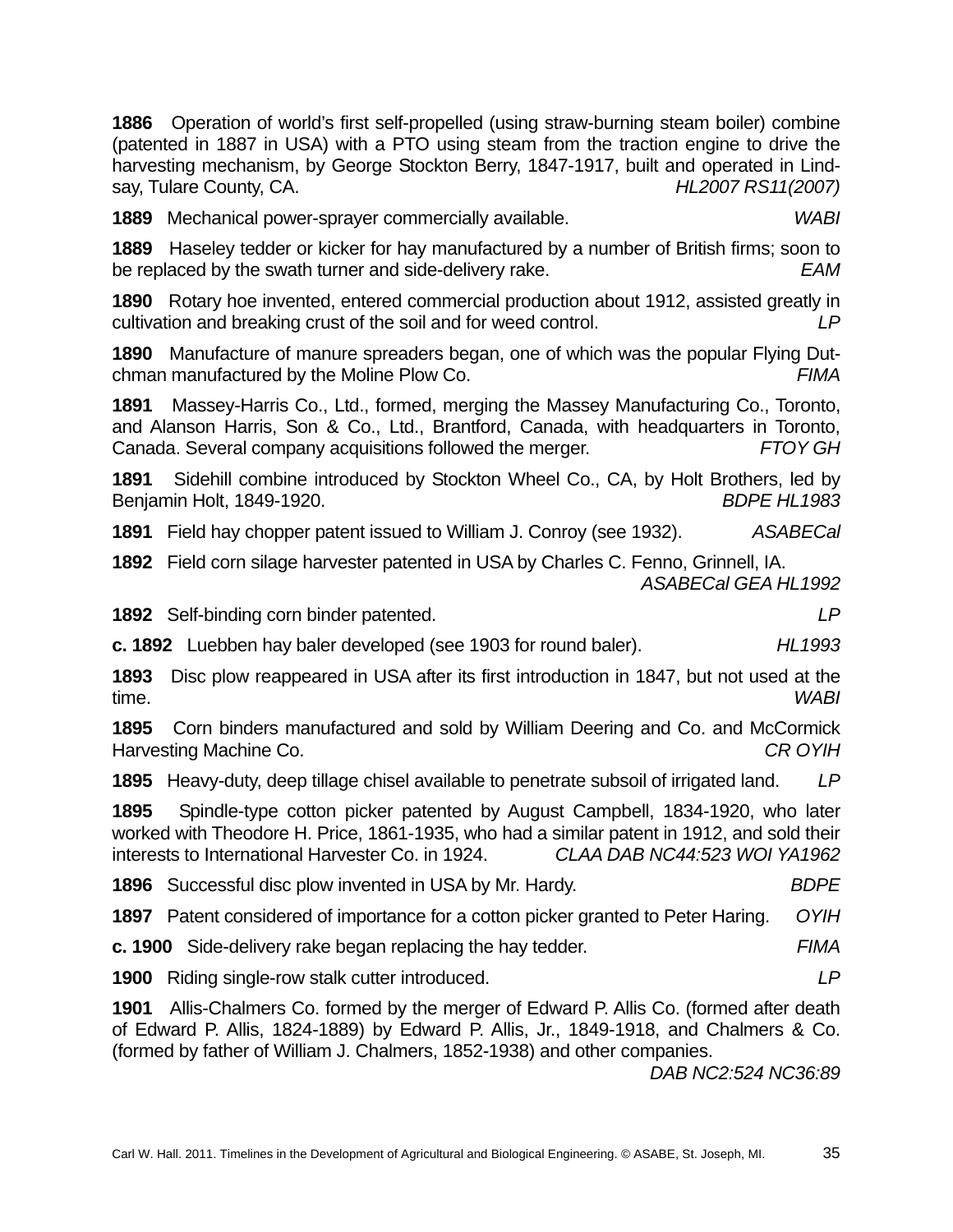**1901** Stripper-harvester combine designed by Australian, manufactured in Toronto, Canada, and sold primarily in Australia. *GH*

**1902** International Harvester Co. formed, incorporating William Deering & Co., Chicago, IL; McCormick Harvesting Machine Co., Chicago, IL; Plano Manufacturing Co., Plano, IL; Milwaukee Harvester Co., Milwaukee, WI; and Champion Reaper Works. Eventually eight companies made up the merger group. The IHC market share of the total farm machinery was 85 percent. After forming IHC, several new lines acquired including Minneapolis Harvester Co., whose first harvester was built in 1883, in 1903; Weber Wagon Co., IL, acquired in 1903; David M. Osborne & Co., NY, and Aultman-Miller Co., Canton, OH, acquired in 1904; the Keystone Co., Rock Falls, IL, hay tools and corn shredder (originally introduced in 1872); and Kemp manure spreader. *CR FIMA FTOY GH NC35:9 OYIH* 

**1902** Commercially manufactured gasoline-engine driven mower by Ransomes, Sims & Jeffries, Ltd. in England. *BF03*

**1903** Luebben round hay baler patented by Hugh Luebben and his sons Melchior and Ummo, Sutton, NE (see 1970). *HL1993*

**1905** Red River Special, a popular and successful thresher, introduced by Nichols & Shepard Co., Battle Creek, MI (John Nichols). *PHAT*

**1907** Portable equipment systems (attached to tractors) for agriculture introduced in France by Monsieur Tourano. *WABI*

| <b>1909</b> Corn picker built commercially.                | <b>HYMPLP</b> |
|------------------------------------------------------------|---------------|
| <b>1910</b> Rod weeder for fallow land farming introduced. | <b>HYMPLP</b> |
| <b>1912</b> Rotary hoe produced commercially.              | <b>HYMPLP</b> |

**1912** Hay conditioner invented by German Hermann Bartsch (see 1928, 1965).

*AE(Sept1990)*

**1912** Cotton picker device patented by Theodore H. Price, 1861-1935, who later joined with Angus K. Campbell, 1834-1926, selling their rights (from Price-Campbell partnership) to International Harvester Co. in 1924. *DAB OYIH*

**1914** Reel-type side delivery rake introduced. *HYMP LP*

**1914** Land leveler introduced for irrigation farming. *LP*

**1915** Improved field-corn harvester patented, based on work of Charles C. Fenno, Grinnell, IA, and Joseph Weigel, SD, and further developed by Andrean and Adolph Ronning, Boyd, MN. *HL1992* 

**1916** Garden tractors, so identified, introduced. *LP*

**1917** Centrifugal threshing machine invented by Thomas Forster, 1870-1946. *GH* has G. F. Nye for centrifugal thresher with no date listed. *NC34:322 GH* 

**1918** International Harvester Co. introduced portable equipment systems for equipmentsupporting tractors. *OYIH WABI*

**1918** Attempt to control insects using airplanes, followed in 1921 by a specially equipped airplane for dusting crops, initially for cotton, and in 1924 by a specially designed airplane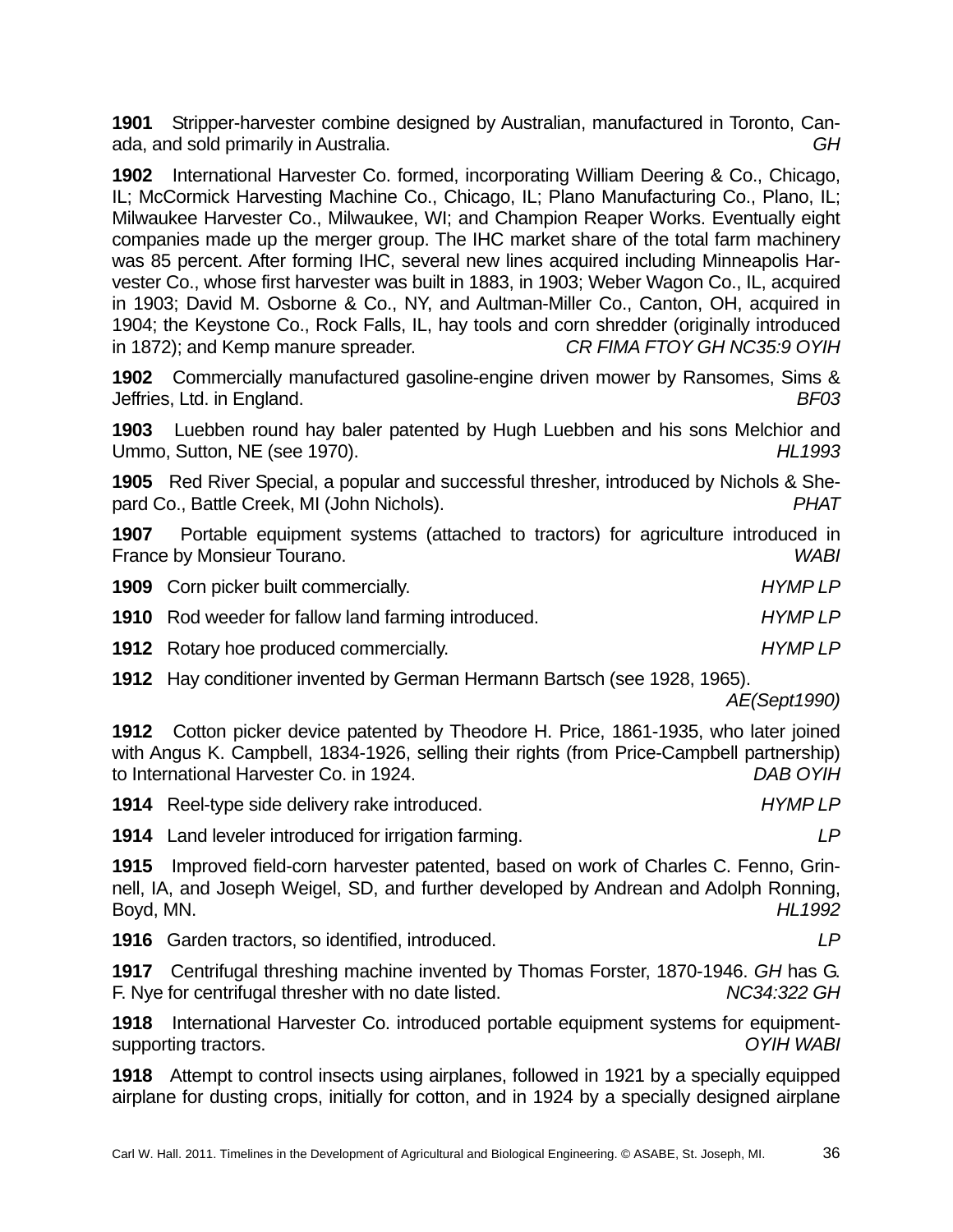for crop dusting (see 1921). *CLAA YA1960*

**1918** Osborne Co. line of equipment, primarily leaders in the development of mowers, reapers, and binders, originated by David M. Osborne, 1822-1866, sold to International Harvester Co. *OYC*

**1918** Ronning Harvester, horse-drawn, manufactured by American Harvester Co., Minneapolis, MN. *GEA*

**1919** Grain binders among first implements adapted to tractor PTO operation. *LP*

**1919** Four-furrow Key-Conqueror disc plow manufactured in England by Ransomes, Sims & Jeffries, Ltd. *EAM*

**c. 1920** Combined swath turner and side-delivery rake produced by Englishman Mr. Jarmain. *EAM*

**1920** Equipment built as attachments for tractors: snow blowers, plows, soil scoops, terracing and dozer blades, trenching machines, grass mowers, and equipment for use with hydraulic hitch for Ford tractors by the Arps Corp., incorporated in 1923 as Farm Specialty Co., New Holstein, WI, by Bruno Frederick Arps, 1890-1965. *NC51:689*

**1921** Aviation used for aerial crop dusting using World War I Curtis JN6H plane by C. R. Neillie, Troy, OH. The first airplane designed specifically for crop dusting used in 1924.

*CLAA GEA HL1995 WABI YA1960*

**1921** Tool-bar method for attaching implements on tractor introduced. *HYMP LP*

**1922** Horse-drawn combine harvester with an auxiliary engine marketed by Massey-Harris, Ltd. *WABI*

**1922** Axial-flow grain harvesters patented by Felix Schlayer in Germany, although earlier stationary axial-flow threshers were patented by Gregor & Gregor in 1886 in Germany. *GH*

**1922** Parshall Measuring Flume invented for measuring flow of water in open channels for irrigation, published by Ralph L. Parshall, 1881-1959, Colorado State University, Ft. Collins, CO. *HL1985 NC49:87-88*

**1922ff.** Tillage and traction equipment design criteria developed that led to new tillage tools. Work pioneered by Mark L. Nichols, Auburn University, AL, and the National Machinery Tillage Laboratory, now named the National Soil Dynamics Laboratory, Auburn, AL.

*HL1990*

| 1924 Mounted-type tractor implements introduced by several manufacturers. | LP |
|---------------------------------------------------------------------------|----|
|---------------------------------------------------------------------------|----|

**1924** Soybeans harvested by combine in Illinois. *GH*

**1924** Offset disk harrow introduced in USA. *HYMP LP*

**1924** International Harvester Co., having acquired rights to the Price-Campbell spindle-type cotton picker, experimented with mechanical cotton harvesters, which became commercially available on large scale in 1943 (see 1941, 1943). *AH(Jan1950) CLAA RS(Jan2000)*

**1924** The Gleaner name became a trademark for combine-harvesters, involved the Baldwin family. The Gleaner Baldwin and Baldwin Gleaner combine patented and developed over the following years as a wrap-around (mounted on a Ford tractor) and became the first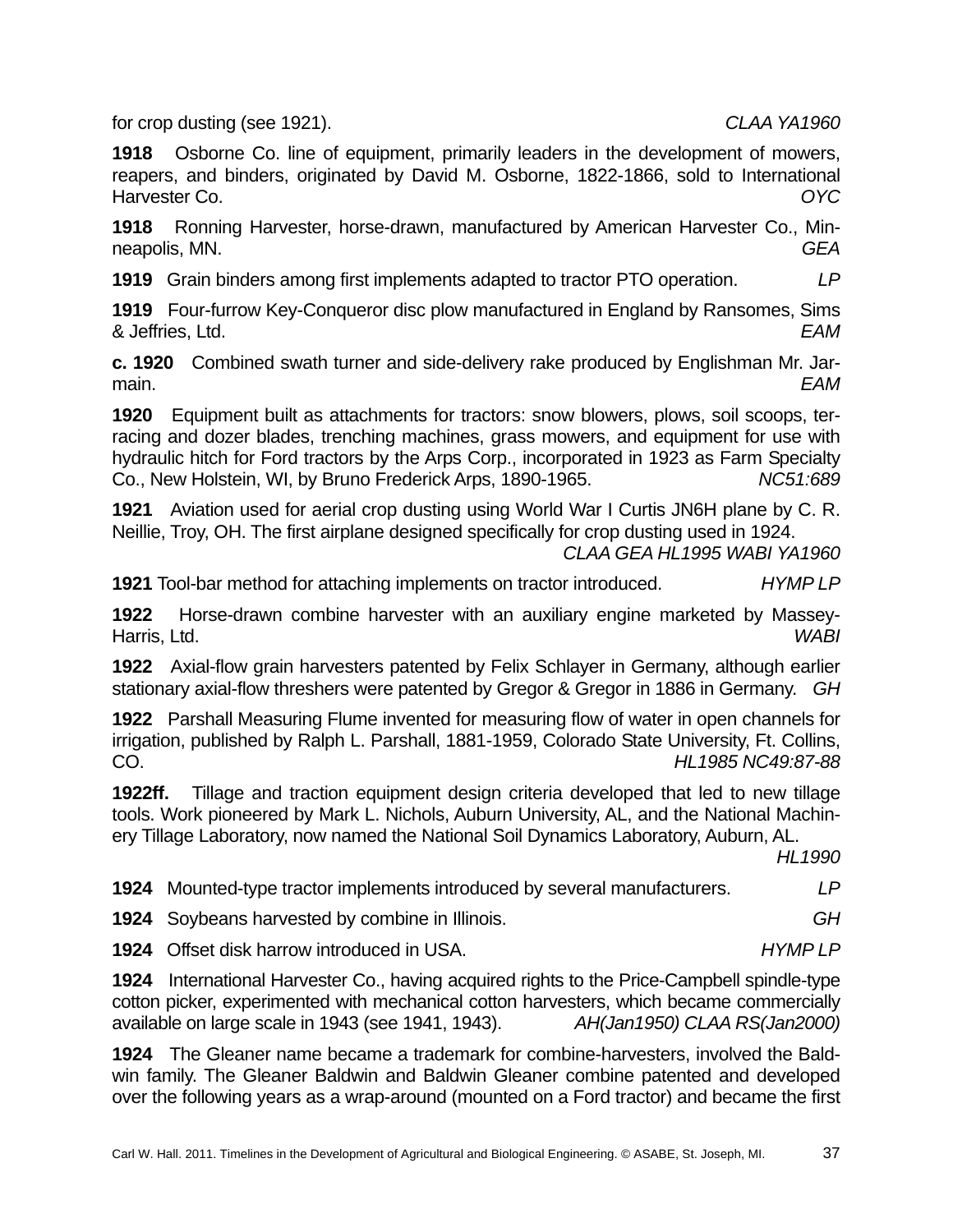combine in North America to offer a corn head. Members of the Baldwin family were mainly responsible, with Curtis C. Baldwin, 1888-1960, principally involved. The Gleaner Harvester Works acquired by Allis-Chalmers Co. in 1955. *GH*

**1925** Air-blast type field and orchard sprayer introduced. *LP*

**1926** Cotton stripper built commercially for use in high plains area of USA. *HYMP*

**1927** Tractor-carried plows patented produced by manufacturers, one of which was the French Huguet-Huard. *WABI*

**1927** Mechanical-spindle cotton picker, invented by John D. Rust, 1892-1954, and Mack D. Rust, 1900-1960, put cotton pickers in the field; patent issued in 1933, self-propelled in 1929. First produced by Rust Cotton Picker Co., Memphis, TN, in 1936, followed by Ben Pearson Co. and by Allis-Chalmers Manufacturing Co. in 1944 (see 1944). *CLAA DAB FFFR NC42:613 SA247(1982) WWWA* 

**1928** Two-row tractor-mounted corn picker driven by PTO manufactured by New Idea Co. *HYMP*

**1928** Hay conditioner independently developed by E. B. Cushman in California. After WWII a few Cushman-type machines were manufactured by John Bean Co., now FMC Corp. (see 1912, 1965). *AE(Sept1990)*

**1929** Oliver Farm Equipment Co. absorbed Hart-Parr Tractor Co. (see Tractors and Power Units), Nichols & Shepard Threshing Machine Co. (formed in 1886), and American Seeding Machinery Co. (formed in 1850). The Cleveland Tractor Co. was absorbed in 1944, and the Oliver Farm Equipment Co. was absorbed by the White Motor Co. in 1945 (Cal Sivright, 1886-1946, W. King White, 1901-1947, Rollin H. White, 1872-1962, and his brother Clarence White). *ATEN FIMA NC34:338 NC36:386 NC52:365 OHP PHAT*

**1929** Ann Arbor Baler, considered world's first pick-up baler, introduced and manufactured by the Ann Arbor Manufacturing Co. originally in Ann Arbor, MI, commemorated at Shelbyville, IL. Became part of Oliver Farm Equipment Co. in 1953, and later the White Motor Corp. *ASABECal HL1980 OHP*

**1929** Two-row, mounted, corn picker introduced. *LP*

**1929** Airplane seeding of rice initiated in California. *AE(Feb1930) CLAA*

**1929** Prototype of fully floating cutterbar built, leading to formation of Hume-Love Co., Garfield, WA (1930-1941), Horace D. Hume and James Edward Love (see 1932, 1935). *GH*

**1929** Minneapolis-Moline Power Implement Co. formed with the merger of three companies: Moline Plow Co. (1870-1929), Minneapolis Steel & Machinery Co. (1902-1929), and Minneapolis Threshing Machine Co. (1874-1929). *MMT*

**1930** Fleming-Hall baby combine, first having a 5-ft. cut and later a 40-in. cut, PTO-driven, invented by Robert Fleming and Guy H. Hall. Commercially produced by Allis-Chalmers Co. under the direction of Harry C. Merritt, built at LaPorte, IN plant, later known in 1934/1935 as All-Crop Harvester. *CLAA EHT GH LP YA1960*

**1930s** Rotary-blade mowers introduced. *BF03*

**1932, 1935** Hume-Love Floating Cutterbar and Pickup Reel patented in 1932 followed by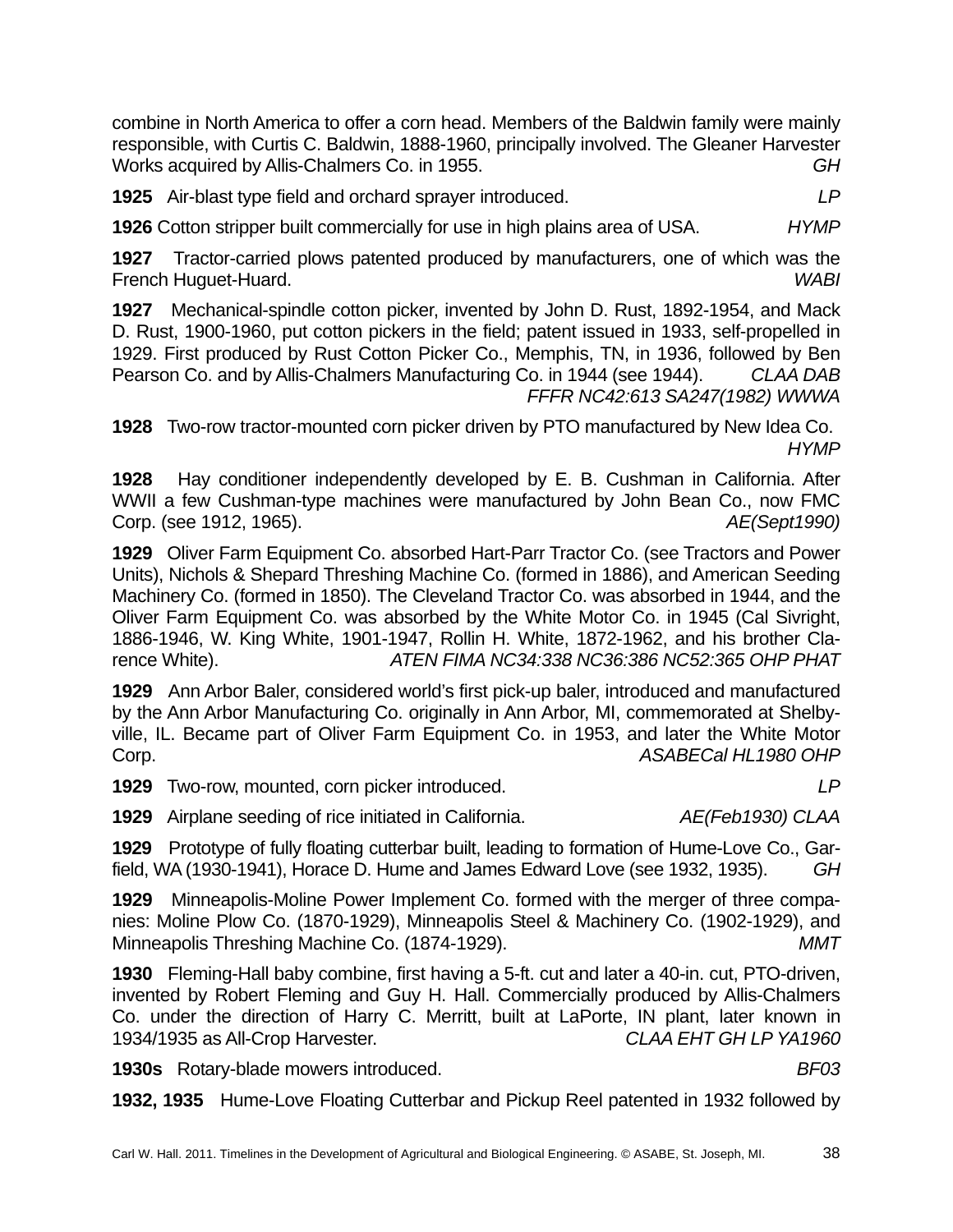improvements, particularly the pick-up reel by Horace D. Hume and James Edward Love who formed a partnership (Hume-Love Co., Garfield, WA) in 1930; designed particularly for harvesting lentils, pea beans, dry peas, and soybeans but used more widely (see 1929).

*HL1993 GH*

**1932** Pick-up baler manufactured by Ann Arbor Machine Co., Shelbyville, IL, based on design by Raymond McDonald. *GEA*

**1932** Commercially successful pick-up forage harvester developed by Erwin W. Saiberlich and manufactured by Fox River Tractor Co., Appleton, WI. Earlier models had been designed by Floyd W. Duffee, University of Wisconsin, and William J. Conroy, Ayllmer, Quebec, Canada. *HL1989,2004* 

**1933** Heavy-duty chisel plow, which helped control wind erosion, invented by Fred Hoeme, Hooker, OK (see 1938). *HL2000 RS(Jan2000)*

**1933** Horizontal-arm, driven, impact-sprinkler head introduced, patented in 1935, by Orton H. Englehart, manufactured by Rain Bird Sprinkler Co., Glendora, CA. *ASABECal HL1990 RS(Feb2000)*

**1934** Dust storms originated in midwest and surrounding area resulting in Dust Bowl. To counteract dust storms several government programs involving plowing, tillage, erosion control, land use, plants and trees, and related practices were developed to counteract dust storms. *CLAA YA1960*

**1934, 1935** All-Crop harvester (combine) for one-man operation with 5 ft. width and low power requirements (two-plow tractor), PTO-driven, introduced by Allis-Chalmers Co.

*CLAA EHT GH LP YA1960*

**1935** Lift-type mounted plows introduced and gained in availability. *LP*

**1935** Research on conservation tillage initiated by Frank Duley and associates at the University of Wisconsin and with the USDA. *GEA*

**1935** Caterpillar Co. discontinued the combine business and sold combine line to Deere and Co. *GH*

**1935** Design of vegetated waterways by engineers of the Soil Conservation Service, Spartanburg, SC, under the leadership of W. O. Ree. *HL1990*

**c. 1935** Design for vegetated waterway, called the Nichols terrace, developed at the Alabama Agricultural Experiment Station, Auburn, AL, credited to the leadership of Mark L. Nichols, 1888-1971. *HL1971 WWWA*

**1936** Field forage harvester available commercially. *LP*

**1937** Noble Blade cultivator patented for prairie lands. It sheared the stubble below the soil surface and reduced erosion. Invented by Canadian Charles S. Noble, Nobleford, Alberta, Canada. *HL2005*

**1938** Commercially successful self-propelled combine harvester for small grains, the M-H 20, developed by Australian engineer Thomas Carroll, c. 1888-1968, first used in Argentina, manufactured by Massey-Harris Co. using a 65 hp Chrysler engine that became a leader in the field. *GEA GH HL1982 MT RS(Jan2000) WABI*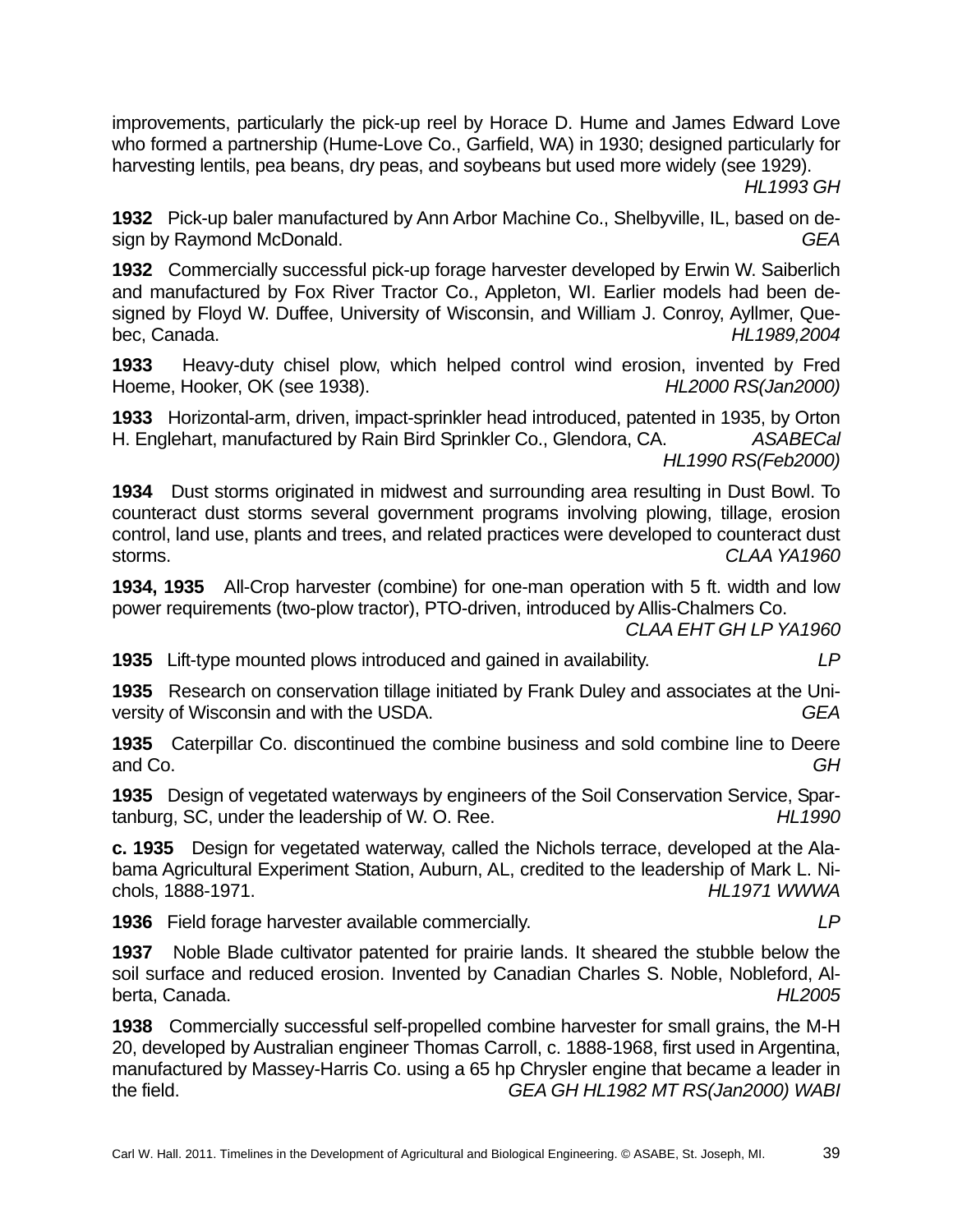**1938** Graham-Hoeme chisel plow introduced commercially based on research of USDA Conservation and Production Laboratory, Bushland, TX. Rights of development and manufacture purchased from Fred Hoeme, Hooker, OK, by W. T. Graham, Amarillo, TX (see 1933). *HL1999 RS(Jan 2000)*

**1939** Insecticidal properties of DDT discovered by Swiss Paul H. Muller, 1899-1965 (see 1962). *MWBD TA*

**1940** Tractor PTO-driven side delivery rakes commercially available. *LP*

**1940** First successful automatic pick-up, self-tying hay and straw baler manufactured by New Holland Machine Co., New Holland, PA. Development based on work of a farmer in the area and engineers at New Holland Machine Co. *ASABECal2007 HL1979 HYMP LP*

**1941, 1943** Spindle cotton picker, single row, successful commercial spindle picker (*CLAA* calls this a high-drum cotton picker), developed by International Harvester Corp., Model H-10-H, after obtaining the patent rights in 1924 from Theodore H. Price, 1861-1935 (pat. in 1912) and Angus K. Campbell, 1834-1926 (pat. in 1895), who had formed the Price-Campbell partnership. This cotton picker, called the Old Red, used in 1943; Producers Cotton Oil Co. was the original owner. In 1970 on display at the Smithsonian Institution, Washington, DC. *RS(Jan2000)*

**1941** H. D. Hume Co. established in Mendota, IL (formerly a part of Hume-Love Co.) (see 1932). *GH*

**1941** Self-Leveling Control for hillside combines conceived by Raymond A. Hanson, Palouse, WA, with devices first marketed in 1945 by company he formed, RAHCO, Spokane, WA. *HL2008*

**1941** Equipment for precision planting of vegetable seeds available. *LP*

**1941** Plow and tillage implements with hydraulic system for controlling draft, developed by Irishman Harry G. Ferguson, 1884-1960. *WABI*

**1942** Segmented sugar beet seed used for planting instead of the natural cluster of seeds. *HYMP*

**1942** Castor bean huller-harvester developed by USDA. *CLAA YA1943-1947*

**1942** Rationing of farm machinery, as a result of the demand for materials during WWII, delegated to USDA by the Office of Price Administration (OPA), continued until late in 1944.

*CLAA*

**1943** First appreciable use of commercial sugar beet harvesters. *LP*

**1944** A commercially viable cotton picker, based on work of John D. and Mack D. Rust (beginning in 1927/1928), who contributed important ideas in their picker manufactured by Rust Cotton Picker Co., Memphis, TN in 1936 (see 1927). Placed in production by Ben Pearson Co., and later by Allis-Chalmers Manufacturing Co. in 1944. *AIM CLAA DAB GEA HL1978 LP NC42:613 NC49:523 OYIH WWWA* 

**1944, 1945** Oliver Farm Equipment Corp., Chicago, IL, became the Oliver Corp. and merged with the White Co. In 1953 acquired the Ann Arbor Machine Co. (originally Ann Arbor Hay Press Co., Ann Arbor, MI, founded in 1910) and Cleveland Tractor Co., managed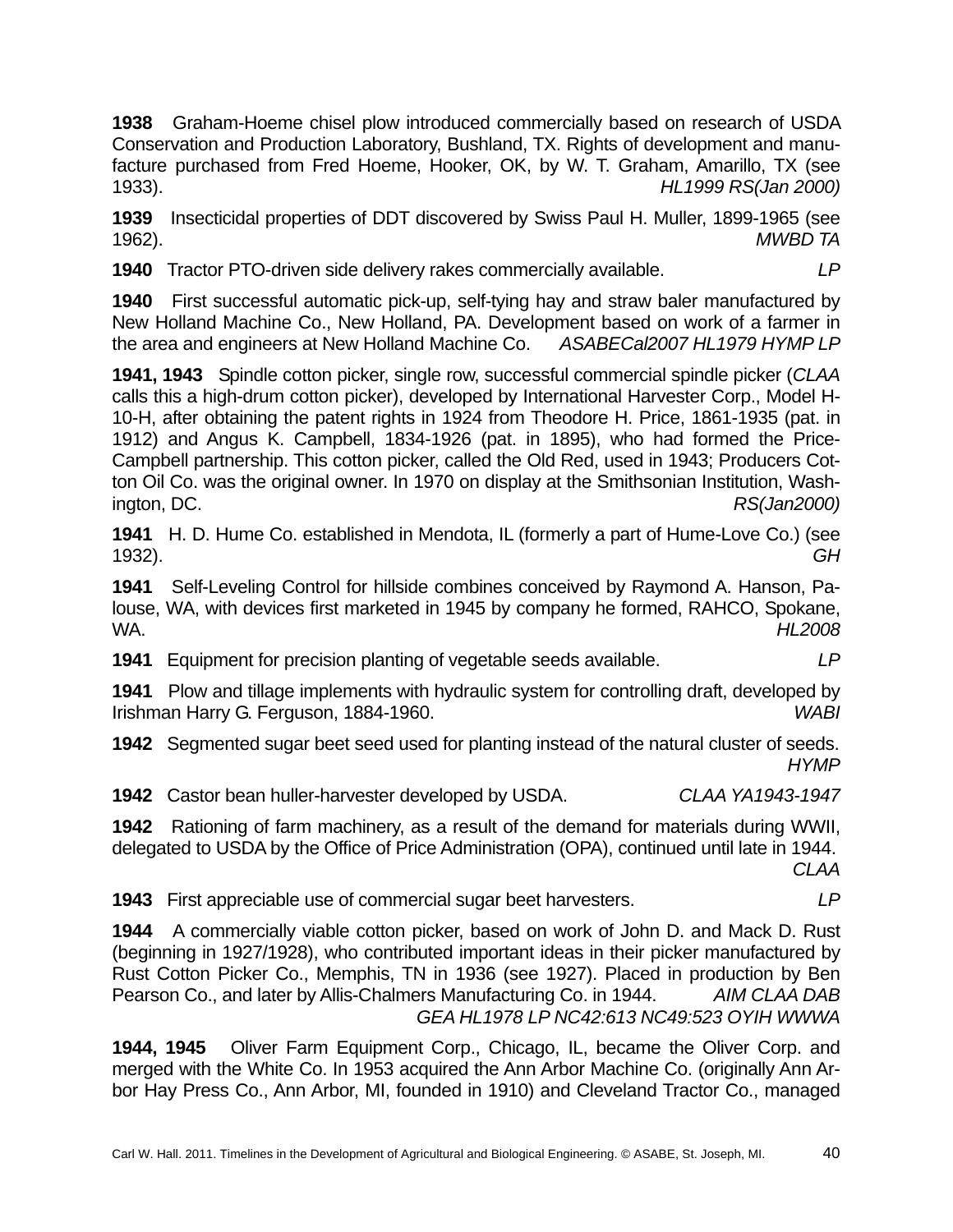by Cal Sivright, 1836-1946. *ATEN EAFT NC34:338 NC36:386*

**1945ff.** Numerous activities in research and development of equipment for mechanical harvesting of fruits and vegetables intensified, some of which are listed herein. *AEI*

**1945** Tractor-operated machine built for collecting sweet pea vines for animal feed. *CLAA YA1943-1947*

**1946** Self-propelled corn picker (tractor mounted) introduced by Massey-Harris Co. and came into prominent use. *GH LP* 

**1948** Prototype center-pivot irrigation device developed by Frank L. Zybach, 1894-1980, patented in 1952, manufactured in Nebraska. *GEA HL1993 SA234(1976*)

**1950** Mechanical tomato harvester development begun by Blackwelder Machine Co., Rio Vista, CA, by Frederick L. Hill of Blackwelder (Ernest and Fred Blackwell), Coby Lorenzen, Jr., Steven J. Sluka, and vegetable crops specialist Gordie (Jack) C. Hanna of University of California, Davis, CA. The first successful machine was built in 1959 and became the dominant tomato harvester in USA. By 1968 tomatoes for processing were predominately harvested mechanically (see 1960/1961). *ATTC HL2005* 

**1950ff.** Grain aeration systems developed by several people including those at Kansas State University, Iowa State University, Purdue University, USDA researchers, and Producers Rice Mill in Stuttgart, AR. *HL2001* 

**1951** Kenaf fiber planting of commercial importance at Belle Gade, FL. Kenaf fibers used as a substitute for jute and burlap. *FFFR* 

**1952** First attempt in USA to mechanically harvest grapes, by A. J. Winkler and Lloyd H. Lamouria in California. *CLAA STF*

**1952** Helical-flow threshing cone invented by Wesley F. Buchele, Iowa State University Ames, IA, for which two USA patents issued. *JCUL* 

**1952** Center-pivot self-propelled irrigation system, patented by Frank L. Zyback, 1894- 1980, in Nebraska. *BDPE HL1993 SA234(1976)*

**1952** Shielded snapping rolls for corn harvesting developed by Charles Morrison, Deere & Co., Des Moines Works, Ankeny, IA. *HL1998*

**1953** Ann Arbor wire-tied field baler rights sold to Oliver Corp. (see 1929, 1944). *OHP*

**1954** Deere & Co. first company claimed to successfully market a corn-head attachment for combine, John Deere Models No. 45 and No. 10. *GEA GH*

**1955** Fully leveling combine released by International Harvester Co., Model 141 H, design based on contract with Frank Farber of Moscow, ID (see 1941). *GH*

**1955** Allis-Chalmers Co. phased out the All-Crop harvester models in favor of the Gleaner trademark upon purchase of the company, credited to Curtis C. Baldwin, 1888-1960, in Kansas. *GH*

**1956** IHC produced its first combine with a corn head, applied to the Model 141H (see 1954). *GH*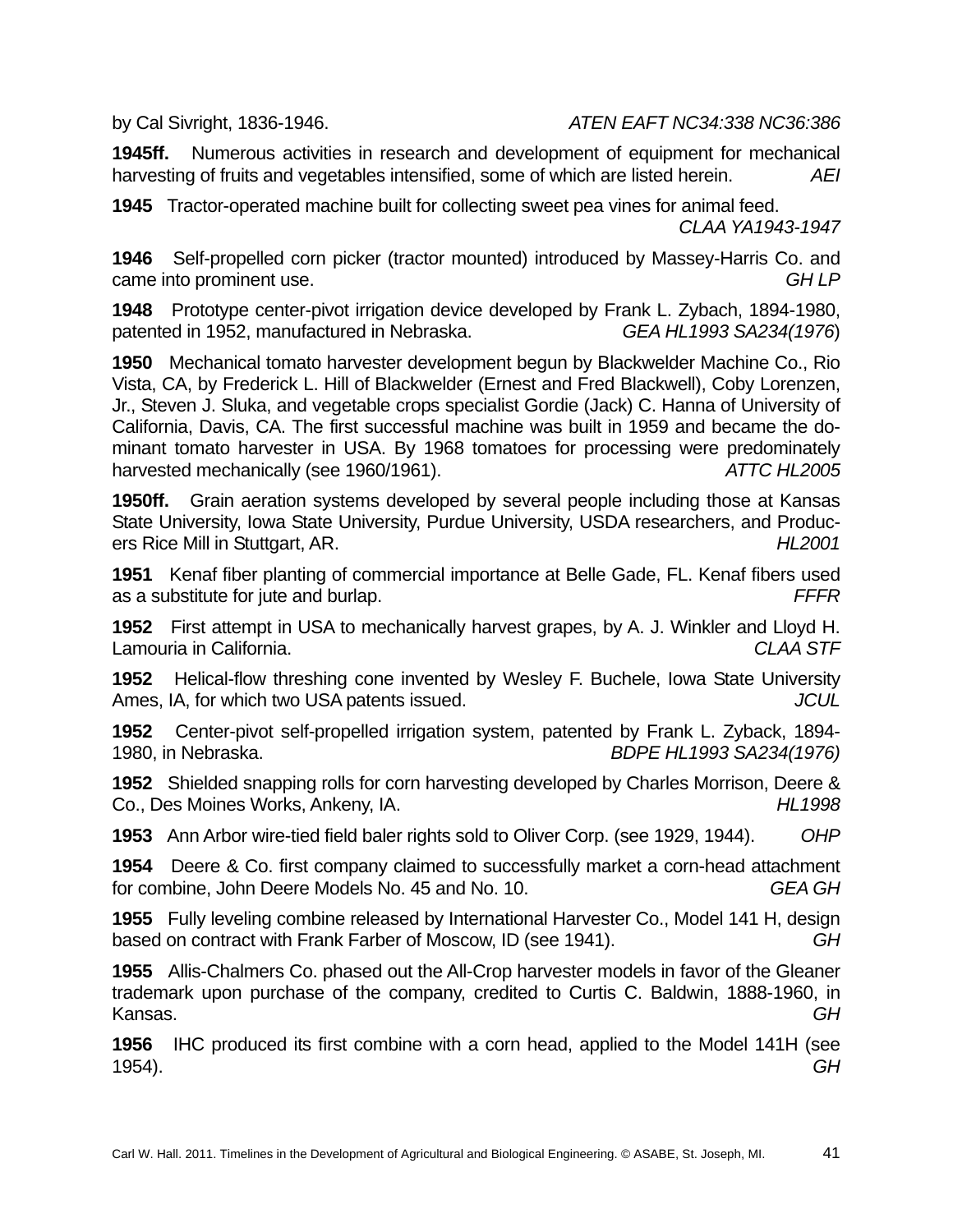**1956** Air seeder that plants seeds through a pneumatic delivery system, patented in Australia, manufactured by Gyral Co. *GEA*

**1957** Automatic bale ejector for tossing bales into a trailing wagon introduced by Deere & Co., designed by William A. Hewitt, 1914-??. *NCL:79,80*

**1957** Skid-steer loader designed and built by American brothers Cyril and Louis Keller, became known as the Bobcat, manufactured by Melroe Manufacturing Co., Gwinner, ND.

*HL2004*

**1958** Massey-Ferguson Co. formed by the merger of Harry Ferguson firm with Massey-Harris Co., following a brief period as the Massey-Harris-Ferguson organization.

*FT1950 WABI*

**1958** Cylindrical bale press making bales weighing about 100 lb. marketed as the Roto-Baler by Allis-Chalmers Co., leading to a cylindrical baler making much larger bales over 1500 lb. (picture in *SWABI* illustrating baler has Massey-Ferguson label). *SWABI WABI*

**1958** Revised design standards developed for 1000 rpm PTO for implements and tractors. *HYMP ASABESt*

**1959** Mechanical harvester known as an inertia shaker for red tart cherries introduced in USA by Jordan H. Levin and associates with the Agricultural Research Service (ARS) at Michigan State University, in collaboration with R. T. Whittenberger with the ARS at the US-DA Eastern Utilization Laboratory, Philadelphia, PA. *CLAA STF YA1968*

**1959** Mechanical tomato harvester introduced in California based on work of Coby Lorenzen and associates, including plant breeders, at the University of California, Davis, CA, and Blackwelder Manufacturing Co., Rio Vista, CA (see 1950, 1961). *ATTC CLAA*

**1959** Revised standards approved for three-point linkage attachment for connecting implements to agricultural wheel tractors. *HYMP ASABESt*

**1959ff.** Minimum-tillage and no-till equipment and planters began to be manufactured in large quantity, offering more conservation practices. *HYMP*

**1959** Massey-Ferguson Co. acquired F. Perkins, Ltd., which produced diesel engines. In 1978 all Massey-Ferguson combines were diesel powered. *GH*

**1960** Cubing or wafering machines for handling forages introduced (see 1966). *CLAA YA1970*

**1960** Rice fissuring mechanism caused by tension when grain rewetted following sun drying enunciated by Otto Kunze, Texas A & M University, corroborating earlier work in Japan by Kondo and Okamura (1930) but ignored, changing handling of rice kernel. *RS(Apr2000)*

**1960, 1961** Successful mechanical tomato harvester marketed by Blackwelder Manufacturing Co., Rio Vista, CA, licensed by University of California, Davis in 1959 and patented in 1965, after considerable research and experimentation by Coby Lorenzen and Steven J. Sluka in cooperation with vegetable crops specialist Gordie (Jack) C. Hanna at the University of California, Davis and Blackwelder Manufacturing Co., Rio Vista, CA. Steven J. Sluka was the originator of the first successful tomato-vine separator used in the machine with contributions from Bill A. Stout of Michigan State University. By 1970 approximately 1500 machines were produced (see 1950). *HL2005 RS2007 SA1967 SA1982 TA*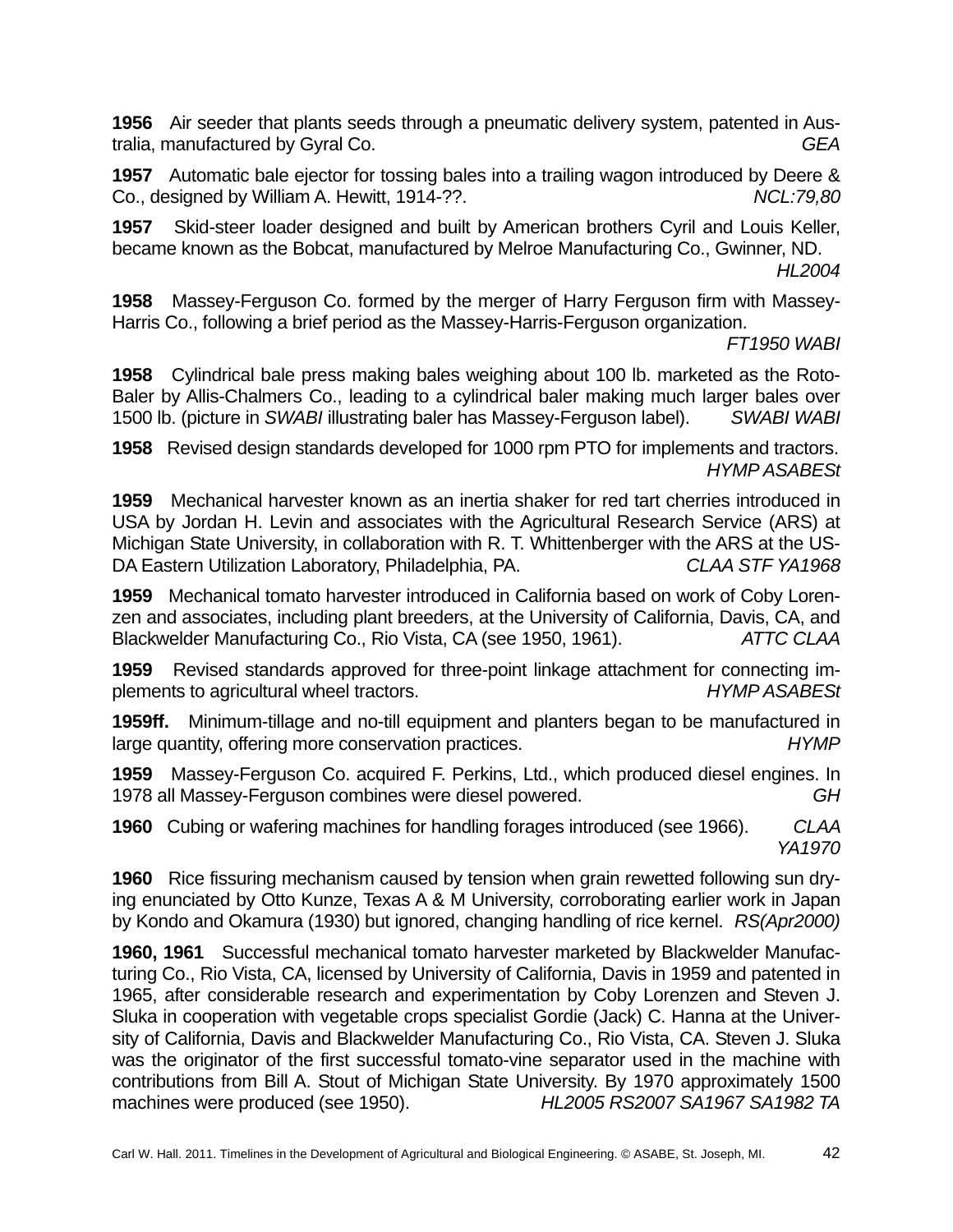**1962** Book *Silent Spring* by Rachel Carson published, influential in describing the use and effects of certain chemicals, leading to the banning of DDT in many locations and applications in the world during the 1970s. *ETCT*

**1962, 1963** White Motor Co. assumed ownership of Cockshutt's farm equipment division. White had previously purchased the Oliver Corp. and in 1963 bought the Minneapolis-Moline Co., and organized these into the White Farm Equipment Co. *CCS*

**1963** Rotary-drum grain-straw separation (replacing standard straw walkers) manufactured by Roto Thresh Ltd., Saskatchewan, Canada. The concept of rotary-drum threshing was developed by Frank McBain and Bill Streich in Manitoba in 1951. *GH*

**1964** Automated irrigation systems widely used. *CLAA YA1968*

**1964** Experimental mechanical head lettuce harvesters developed in California and Arizona. The experimental head lettuce harvester developed at the University of California by engineers R. E. Garrett and R. E. Griffin and vegetable crops specialist Mike Zahar. The experimental system for harvesting head lettuce developed at the University of Arizona by engineers B. L. Harriott, K. K. Barnes, and E. O. Finch and horticulturalist P. M. Beset.

*AE(Nov1964)*

**1965** Hyaline mower conditioners for hay manufactured by New Holland, Inc., New Holland, PA, based on work of H. G. McCarty, Lawrence Scrooge, and Elmer Del. The machine led the way for hay harvest methods and implements (see 1912, 1928). *AE(Sept1990)*

**1965** Universal Soil Loss Equation (USLE) published following the work of many people. The equation by Walter H. Wischmeier and Dwight D. Smith at the USDA National Runoff and Soil Loss Data Center at Purdue University served to measure conservation methods. Revised Universal Soil Loss Equation (RUSLE) issued in 1992 by ARS. *BDPE MEA RS(Feb2000)*

**1965** Axial-flow machines for corn combines introduced to the market by several manufacturers including International Rice Research Institute, Massey Harris, and a number of Southeast Asian companies, three French manufacturers such as ABM Rivierre-Casalis, Australian Walsh Maize Header in Queensland, International Harvester Co., and New Holland Co. *GH WABI*

**1966** Deere & Co. introduced a hay cuber. *NCL:80*

**1966** Electronic monitoring devices introduced by Dickey-john Manufacturing Co., providing more efficient planting. *GEA*

**1966** Standards issued for full shielding of power drive lines for agricultural implements and tractors. *HYMP*

**1966** Slow Moving Vehicle Identification Emblem (SMV) approved as an ASAE Standard, approved by American National Standard (ANSI) in 1971, developed under the leadership of Kenneth A. Harkness, Ohio State University. *HL1992 RS(June2000*)

**1968** Laser-beam automatic grade control of a trenching machine first demonstrated at the Ohio State Farm Science Review, developed by James Fouss and Norman Faussey of the USDA ARS at the Ohio State University, with Terry Studebaker, Ted Teach, and David Studebaker. *HL2007 RS(2007)*